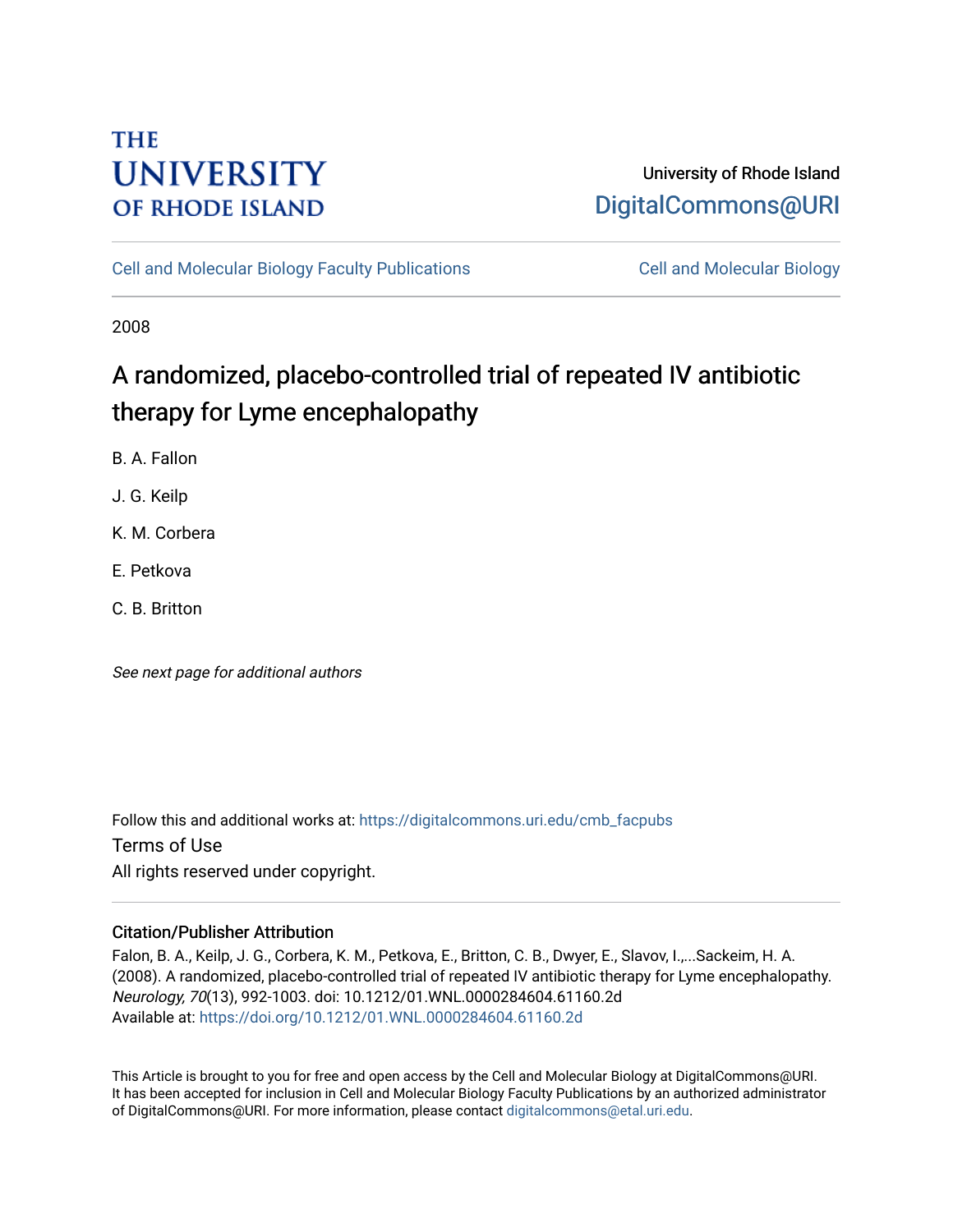## Authors

B. A. Fallon, J. G. Keilp, K. M. Corbera, E. Petkova, C. B. Britton, E. Dwyer, I. Slavov, J. Cheng, David R. Nelson, and H. A. Sackeim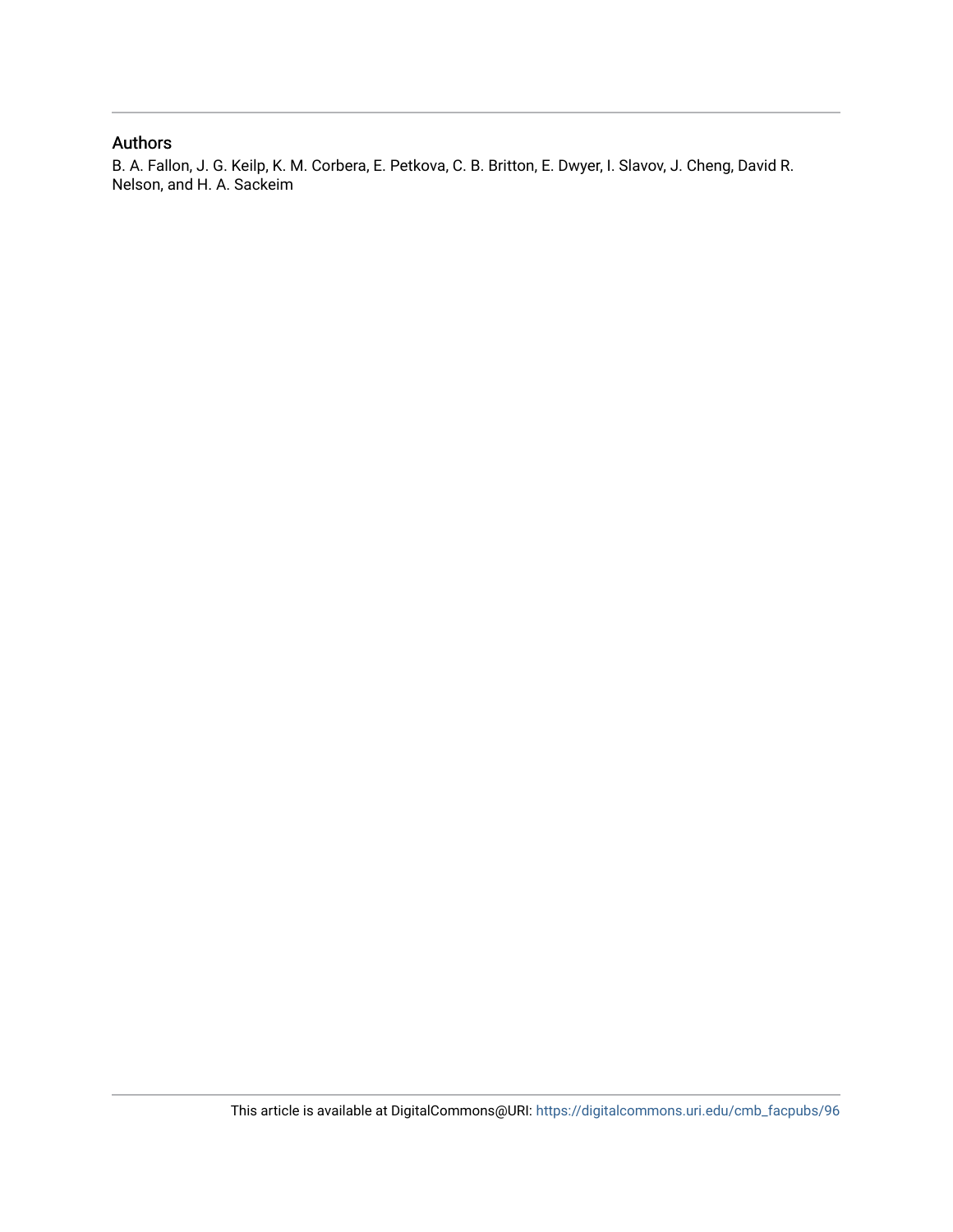B.A. Fallon, MD J.G. Keilp, PhD K.M. Corbera, MD E. Petkova, PhD C.B. Britton, MD E. Dwyer, MD I. Slavov, PhD J. Cheng, MD, PhD J. Dobkin, MD D.R. Nelson, PhD H.A. Sackeim, PhD

Address correspondence and reprint requests to Dr. B.A. Fallon, Columbia University, 1051 Riverside Drive, Unit 69, New York, NY 10032 baf1@columbia.edu

# A randomized, placebo-controlled trial of repeated IV antibiotic therapy for Lyme encephalopathy  $\blacktriangleright$

### **ABSTRACT**

**Background:** Optimal treatment remains uncertain for patients with cognitive impairment that persists or returns after standard IV antibiotic therapy for Lyme disease.

**Methods:** Patients had well-documented Lyme disease, with at least 3 weeks of prior IV antibiotics, current positive IgG Western blot, and objective memory impairment. Healthy individuals served as controls for practice effects. Patients were randomly assigned to 10 weeks of doublemasked treatment with IV ceftriaxone or IV placebo and then no antibiotic therapy. The primary outcome was neurocognitive performance at week 12—specifically, memory. Durability of benefit was evaluated at week 24. Group differences were estimated according to longitudinal mixedeffects models.

**Results:** After screening 3368 patients and 305 volunteers, 37 patients and 20 healthy individuals enrolled. Enrolled patients had mild to moderate cognitive impairment and marked levels of fatigue, pain, and impaired physical functioning. Across six cognitive domains, a significant treatment-by-time interaction favored the antibiotic-treated group at week 12. The improvement was generalized (not specific to domain) and moderate in magnitude, but it was not sustained to week 24. On secondary outcome, patients with more severe fatigue, pain, and impaired physical functioning who received antibiotics were improved at week 12, and this was sustained to week 24 for pain and physical functioning. Adverse events from either the study medication or the PICC line were noted among 6 of 23 (26.1%) patients given IV ceftriaxone and among 1 of 14 (7.1%) patients given IV placebo; these resolved without permanent injury.

**Conclusion:** IV ceftriaxone therapy results in short-term cognitive improvement for patients with posttreatment Lyme encephalopathy, but relapse in cognition occurs after the antibiotic is discontinued. Treatment strategies that result in sustained cognitive improvement are needed. *Neurology*® **2008;70:992–1003**

#### **GLOSSARY**

**CDC** = Centers for Disease Control and Prevention; LMM = longitudinal mixed-effects models; **NAART-R** = North American Adult Reading Test-Revised; PCS = Physical Component Scale; ITT = intent-to-treat; VAS = visual analog scale; WMS-III = Wechsler Memory Scale.

Lyme disease, a tick-borne bacterial illness caused by *Borrelia burgdorferi*, can induce cognitive deficits when it affects the CNS.1 These deficits, often mild to moderate in severity, extend across multiple domains of cognitive function, including memory, working memory, verbal fluency, and psychomotor performance.<sup>2,3</sup> Although treatment with 4 weeks of IV ceftriaxone usually results in marked improvement, in a subgroup this treatment results in only partial or nonsustained benefit.<sup>4,5</sup> Posttreatment cognitive deficits may reflect residual effects of past infection, continuing effects of current low-grade *B burgdorferi* infection, the presence of an unrecognized coinfection, or incorrect diagno-

This study was funded by a grant from NINDS to Dr. Fallon (R01- NS38636).

*Disclosure:* Roche Pharmaceuticals supplied ceftriaxone free of charge for this study but were not involved in any other aspect of the study. Dr. Fallon has given expert testimony at hearings related to Lyme disease and its treatment. The other authors report no conflicts of interest.

**Supplemental data at www.neurology.org**

**Editorial, page 986**

*e-Pub ahead of print on October 10, 2007, at www.neurology.org.*

From the Department of Psychiatry (B.A.F., J.G.K., K.M.C., E.P., I.S., J.C., H.A.S.), Department of Biostatistics (E.P.), Department of Neurology (C.B.B.), Department of Medicine (E.D., J.D.), and New York State Psychiatric Institute (B.A.F., J.G.K., K.M.C., E.P., I.S., J.C., H.A.S.), Columbia University, New York; and Department of Cell and Molecular Biology, University of Rhode Island, Kingston (D.R.N.). Primary location of research: Columbia University Medical Center, New York.

<sup>992</sup> Copyright © 2008 by AAN Enterprises, Inc.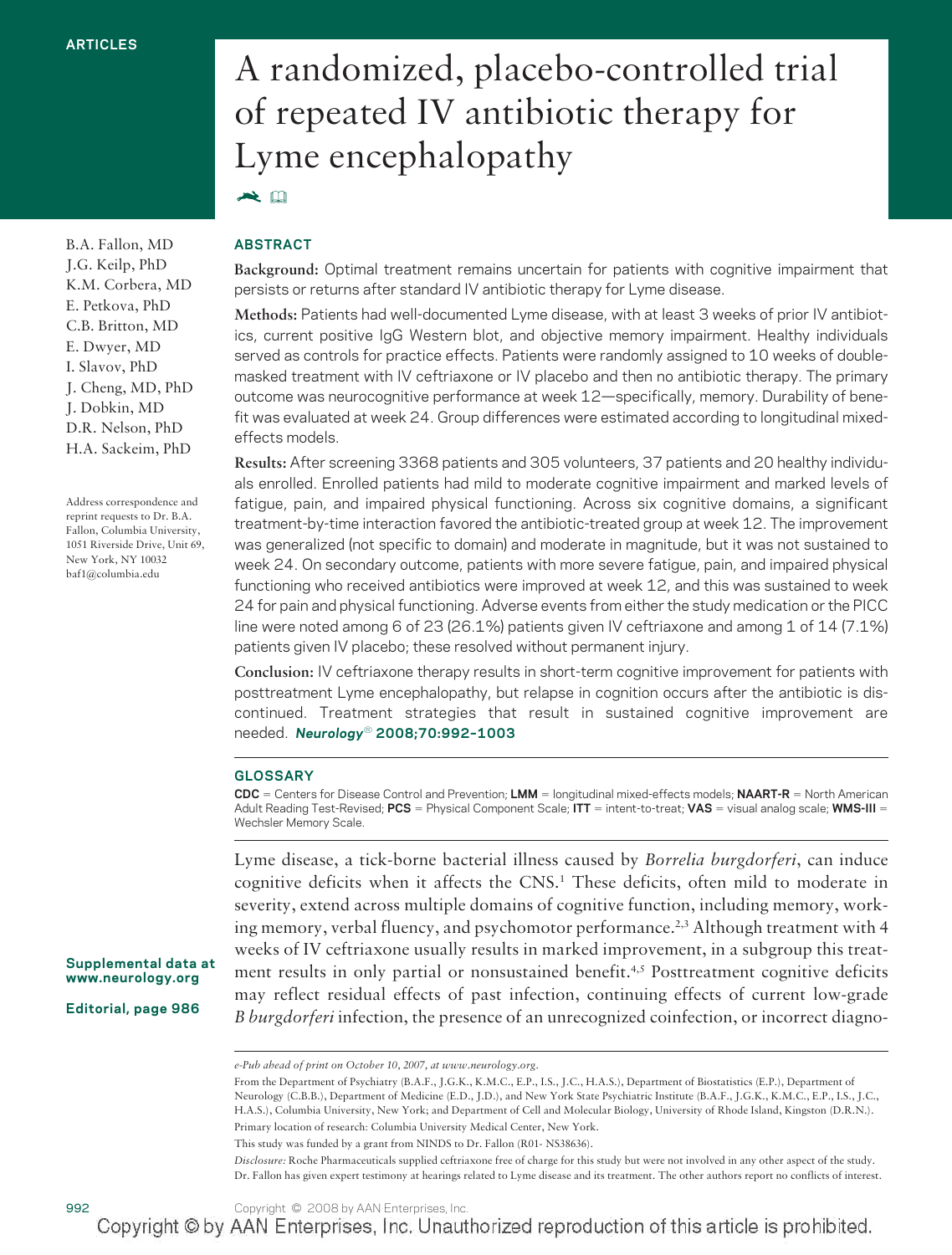sis. Consequently, clinicians are uncertain about optimal treatment strategies. For patients in whom no other cause of symptoms can be found, community practice varies widely, ranging from no treatment to palliative treatment to use of repeated or longterm antibiotic courses.

To evaluate the benefit of additional IV antibiotic therapy, we conducted a trial comparing clinical improvement from 10 weeks of IV ceftriaxone vs IV placebo in patients with previously treated Lyme disease who had objective memory impairment and a currently positive IgG Western blot.

**METHODS Study participants.** Between January 2000 and April 2004, healthy volunteers (*controls*) and individuals with a history of Lyme disease (*patients*) between the ages of 18 and 65 years were recruited; follow-up evaluations were completed by April 2005. The institutional review boards at Columbia University and the New York State Psychiatric Institute approved the study, and all participants provided written informed consent. Evaluations were conducted at the New York State Psychiatric Institute and Columbia University Medical Center. Treatments were conducted at each patient's home. Patients met the following criteria: (1) history of physiciandocumented erythema migrans or U.S. Centers for Disease Control and Prevention (CDC)-defined manifestation of Lyme disease, and a positive or equivocal ELISA confirmed by positive Western blot serology<sup>6,7</sup>; (2) current positive IgG Western blot using CDC surveillance criteria, assessed using a single reference laboratory (University Hospital of Stony Brook); (3) treatment for Lyme disease with at least 3 weeks of IV ceftriaxone, completed at least 4 months before study entry; (4) subjective memory impairment that, by participant report, started after the onset of Lyme disease; and (5) objective evidence of memory impairment as documented by the Wechsler Memory Scale–III<sup>8</sup> compared with age-, sex-, and education-adjusted population norms. These study criteria were conservative and narrow to enhance diagnostic confidence. Prior IV antibiotic therapy was required to ensure that all patients had received treatment considered adequate for neurologic Lyme disease by published guidelines.<sup>9,10</sup>

The control sample of healthy volunteers had (1) negative history of Lyme disease, fibromyalgia, or chronic fatigue; (2) negative IgM and IgG Western blot for Lyme disease; and (3) no evidence of memory impairment on neuropsychological testing.

Patients and controls were excluded if their history revealed a prior learning disability or medical condition that could confound neuropsychological assessment. Patients with cephalosporin allergy or a history of major psychiatric disorder before the onset of Lyme disease were also excluded. The control and patient samples were matched on the mean, variance, and shapes of the distributions of age and education, and the distribution of gender.

**Study design.** *Treatment.* The controlled phase of this study consisted of 10 weeks of randomized treatment with either IV ceftriaxone (2 g/d) or IV placebo (0.9% normal saline), and then 14 weeks off all antibiotics. Ceftriaxone was chosen because it is the recommended treatment for neurologic Lyme disease and has excellent penetration of the blood– brain barrier.9 A 10-week duration was chosen because of reports of persistent or relapsing symptoms after 3 weeks of IV ceftriaxone, and because of case series suggesting that longer courses of antibiotic therapy may be more effective.4,11 After week 24, treatment assignment was revealed by a research staff member not involved in data collection, and no further constraints were placed on subsequent care. Participants underwent one follow-up assessment at week 48. This report concerns only the controlled phases of the study, from baseline to week 24.

*Randomization.* Patients were assigned in a 2:1 ratio to IV ceftriaxone or IV placebo, using permuted blocks of size 20 based on a computer-based randomization list. A 2:1 randomization schedule was used to encourage enrollment.

*Masking.* An unmasked off-site pharmacist, who had no contact with patients, ensured that patients were sent the assigned treatment; this pharmacist was the only unmasked individual during the 24 weeks of each patient's masked treatment. The neuropsychological technicians were not privy to information about adverse events. To assess success of masking, patients were asked to guess treatment assignment at both the week 12 and 24 evaluations.

*Compliance with treatment.* Compliance and safety were monitored by home infusion nurses who visited twice weekly. Patients had weekly telephone contact with a research physician and monthly in-person evaluations with the patient's private physician. Study medication was packaged in pressured infusion devices, numbered from 1 to 70. Both the visiting nurse and the research physician recorded the number of completed infusions. Patients who missed a day's dose were instructed to continue in consecutive sequence until all 70 doses were infused.

*Sample size.* The target sample size of 45 Lyme patients (30 randomized to active treatment and 15 randomized to placebo) provided at least 80% power to detect an effect size of 1.1 with a two-sided test with  $\alpha = 0.05$ . Power calculations were based on the results of an uncontrolled pilot study,<sup>4</sup> with the outcome measure of *memory* assessed with the Buschke Selective Reminding Test total verbal memory score. Although cognitive improvement was expected in both visual and verbal memory, as well as in multiple other cognitive domains, verbal memory was selected for the power analysis, given the lack of pilot data for other aspects of cognition.

**Assessments.** *Screening.* Subjects were screened for memory impairment with the Wechsler Memory Scale (WMS-III),<sup>8</sup> which measures immediate, delayed, and working memory in auditory and visual domains. Demographically adjusted *t* scores were computed for all indices, correcting for the influence of sex, ethnicity, and education level. Memory impairment was defined as a *t* score of one or more SD below population norms on at least one of the six primary WMS-III indices. Premorbid IQ was estimated using the Barona demographic formula12 and the North American Adult Reading Test–Revised (NAART-R).13

*Outcome measures.* The primary clinical outcome measure assessed neurocognitive performance, and the primary biologic outcomes assessed brain structure and function. Relative to the placebo and control groups, IV antibiotic therapy was hypothesized to lead to superior outcome in the memory domain scores, as well as across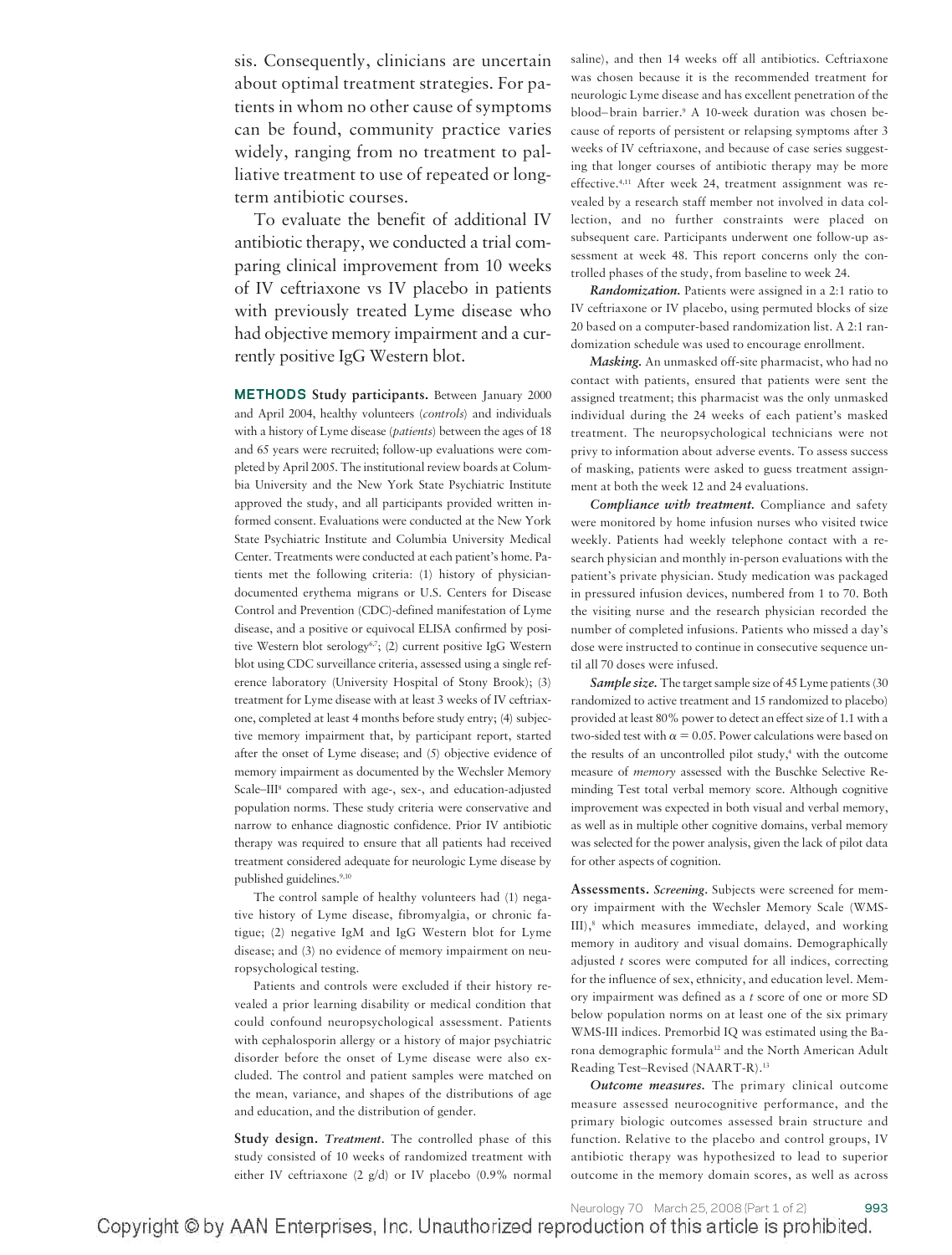cognitive domains. The cognitive assessments sampled six domains: motor function (finger tapping, simple reaction time, choice reaction time), psychomotor function (Trail Making A&B; Digit Symbol), attention (Continuous Performance Test, Stroop task), memory (Buschke Selective Reminding Test [verbal memory]; Benton Visual Retention Test [visual memory]), working memory (A, Not B Logical Reasoning Test; N-Back Test), and verbal fluency (Controlled Oral Word Association Test and Category Fluency Test). Descriptions of these measures may be found elsewhere.<sup>14,15</sup> Scores on these tests were z transformed relative to either published norms or a reference sample of healthy controls and were adjusted for the effects of age, gender, and education. Domain scores represent the average of the z scores for the primary tests within each cognitive domain. To characterize overall performance, the six domain scores were averaged to produce a cognitive "index" score; this index was not used in the primary mixed-model analyses. Brain imaging measures included MRI and PET scans; these imaging results will be reported elsewhere.

Assessments of physical outcome included the rheumatologist's exam (trigger points, total number of joints in pain at rest or on movement) and self-report measures of fatigue (Fatigue Severity Scale-11<sup>16</sup>), pain (McGill Pain Questionnaire-Short Form<sup>17</sup>), and physical functioning (Short Form–36 Physical Component Scale [PCS]<sup>18,19</sup>). Psychopathology was assessed with respect to depression (Beck Depression Inventory<sup>20</sup>), anxiety (Zung Anxiety Scale<sup>21</sup>), mental functioning (SF-36 MCS<sup>18,19</sup>), and global symptoms (SCL-90 Global Symptom Index<sup>22</sup>).

*Time of assessment.* Major assessments occurred at baseline, week 12, and week 24. The primary end point for efficacy analyses was week 12. The week 24 assessments evaluated durability of benefit. Controls were assessed at the same time points to allow correction for the impact of practice effects on the repeated neurocognitive measures. The secondary outcome self-report scales were collected at 4-week intervals (baseline and weeks 4, 8, 12, 16, 20, and 24). The rheumatologist exam was conducted at baseline, week 12, and week 24. The lumbar puncture (for patients) and neurology exam (for all participants) were done only at baseline. The neurologic exam assessed five areas: cranial nerves, reflexes, sensory, motor, and associated motor (cerebellar and basal ganglia) functions. For the standardized neurology exam, a summary score  $(0-5)$  indicated the number of areas with at least one minor or major abnormal finding. An objective neurologic abnormality was considered major if it was associated with either a significant deficit or impairment in the person's functioning.

*Laboratory assessments.* Screening serum was sent for Lyme IgM and IgG Western blot testing. Enrolled patients had serum examined by IFA for signs of coinfection with *Anaplasma phagocytophila* (human granulocytic erhlichiosis) and *Babesia microti* (Babesiosis). Samples of whole blood and CSF were tested by PCR assay for *B burgdorferi* DNA, using the plasmid *ospA* primer. CSF was sent for cell count, protein, glucose, total gammaglobulin, Lyme ELISA, and oligoclonal bands. Serum and CSF were sent for determination of Bbspecific intrathecal Ab production to University Hospital of Stony Brook using the whole-cell sonicate ELISA (positive cutoff  $\geq$  1.1). To determine whether viable *B burgdorferi* cells were present, spinal fluid was cultured in BSKII containing kanamycin (5  $\mu$ g/mL) at 33°C and was checked weekly for up to 12 weeks.

**Statistical analysis.** Efficacy analyses were performed using all randomized participants, the intent-to-treat (ITT) sample. Lyme patient and healthy controls were compared with respect to demographic and baseline clinical characteristics, using *t* tests for continuous measures and  $\chi^2$  tests for categorical measures.

Tests and estimates of differences between groups (IV antibiotic, IV placebo, and healthy controls) with respect to the multivariate measure of cognition (six domains: motor, psychomotor, working memory, attention, verbal fluency, and memory) over time (baseline, week 12, and week 24) were based on longitudinal mixed-effects models (LMM),<sup>23</sup> which account for the correlation between the domains and between the repeated observations over time.24 The LMM included main effects and all interaction terms. Time was modeled as a nominal factor rather than a continuous variable.

Including all two- and three-way interactions, the model for the covariance structure was selected based on maximizing Bayesian information criteria.25,26 Keeping the model for the covariance as selected, stepwise backward elimination was used to select the "best" model for the mean structure. Inference regarding the comparison between the groups was based on the best model. Significant omnibus tests for ITT differences among the three groups over time (two-sided  $\alpha$  = 0.05) were followed by pairwise comparisons; the *p* values for these post hoc tests are reported unadjusted.

Secondary outcome measures were analyzed with LMMs, using a similar strategy. Healthy controls were not included because practice effects were not of concern. For the outcome *number of joints with pain*, a Poisson variable, an appropriate generalized LMM23 was employed, using log link. As initially planned, the LMMs included the baseline value of the outcome as a continuous covariate to account for heterogeneity in clinical characteristics and to remedy potential floor effects. The significance of the interaction terms was judged at a two-sided  $\alpha = 0.15$ , to avoid the erroneous omission of potentially important effects for which the study was not powered; the significance of a main effect for drug vs placebo was still judged at  $\alpha$  $= 0.05$ . To illustrate the impact on outcome of different baseline severity scores, an estimate of the mean response based on the best model for each outcome was computed at weeks 4, 12, and 24 for drug and placebo for *hypothetical* subjects with baseline symptom severity equal to the lowest (first) or highest (third) quartile of the observed baseline severities. The reporting of outcomes for "low" and "high" baseline severity is for illustration purposes only: the actual analysis based on LMMs included all patients and used baseline severity as a continuous covariate without dichotomizing it into low and high values. All analyses were performed using SAS software version  $9^{25}$ ; the LMMs were fit using PROC MIXED and PROC GLIMMIX.

To explore whether particular patient subgroups had preferential benefit from active treatment, ANCOVAs tested for associations between selected demographic, clinical, and laboratory variables and the primary and secondary outcomes at week 12 and week 24 that had shown a treatment effect in the LMM analyses. Treatment group, baseline severity of the outcome measure, and (dichotomous or continuous) potential predictor were examined as fully factorial, between-subject factors.

**RESULTS Study population.** *Healthy controls.* Of 305 individuals contacted by telephone, 58 were invited for on-site screening, and 20 were enrolled. Reasons for exclusion included laboratory abnormalities, memory deficits on testing, or

994 Neurology 70 March 25, 2008 (Part 1 of 2)<br>Copyright © by AAN Enterprises, Inc. Unauthorized reproduction of this article is prohibited.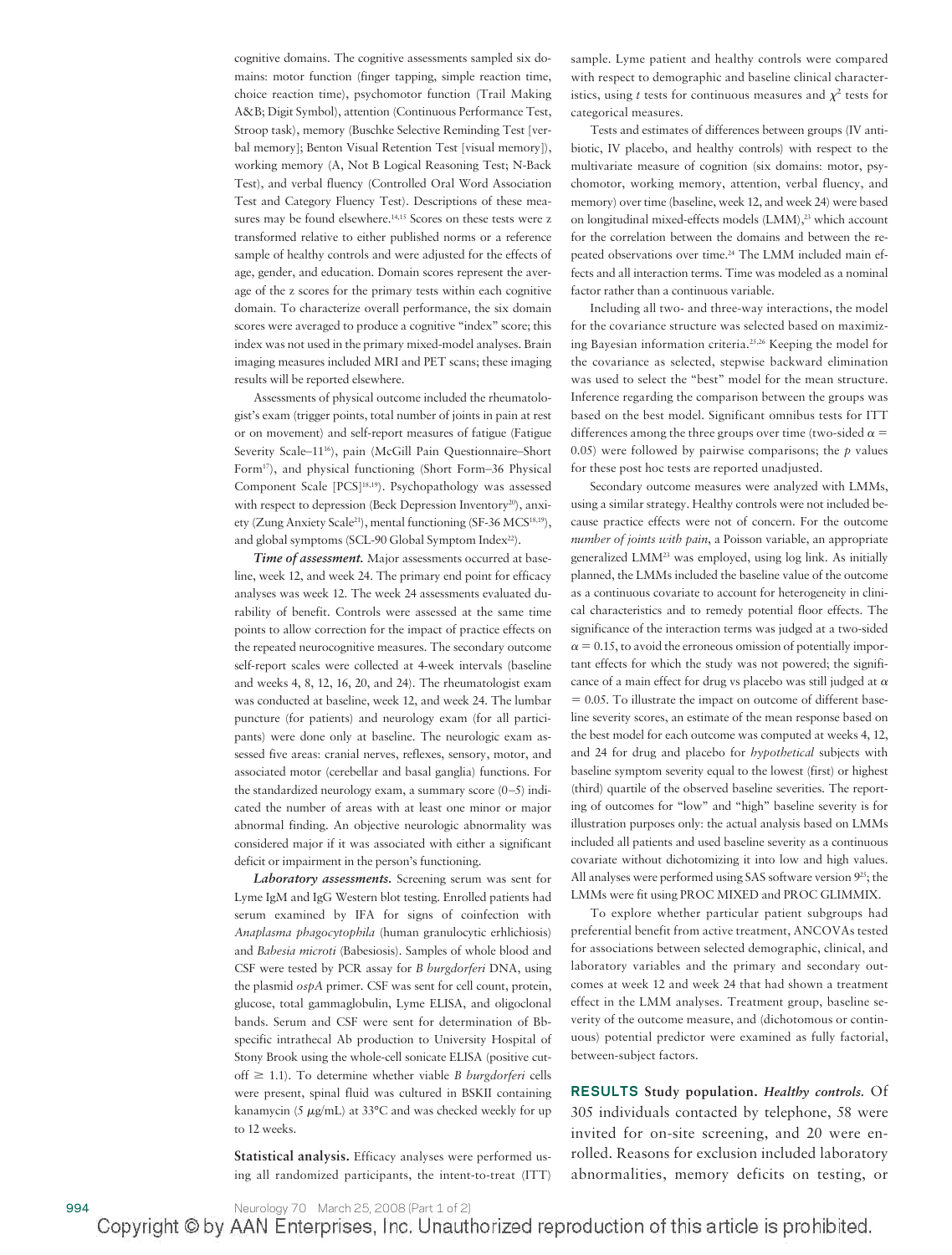

other exclusions. Of the 20 enrolled, two participants had impaired scores on baseline neuropsychological testing and were excluded.

*Patients.* Of 3368 initial clinic contacts, 1439 were excluded because of insufficient prior IV treatment, and 1316 were excluded because the patient had not met the CDC criteria for Lyme disease (figure). Among the remaining 613 patients, 512 were excluded because their serum was not IgG Western blot positive, and 20 were excluded for other reasons. Of the 81 patients invited to Columbia for neuropsychological screening, 31 did not have sufficient memory impairment, 12 were not able to provide adequate documentation of their clinical history, and one patient who had been deemed eligible for the study withdrew for private treatment before randomization. Thirty-seven patients were randomized to interventions, representing 1% of all patients screened for the study. Of these 37 patients, five withdrew from the study during the first 12 weeks: three within the first 3 weeks of therapy (two because of thrombus and one because of hemolytic anemia; all three on antibiotic), one after 8 weeks because of a systemic infection (on placebo), and one after 10 weeks (on placebo) because of intolerable joint pain that required narcotic medications for relief. Three additional patients had adverse events that required early termination of study medication (one at week 6 and two at week 8), but each of these patients continued in a masked fashion through to the week 12 and 24 evaluations. No patients withdrew from the study between weeks 12 and 24.

**Laboratory results for enrolled patients.** *Blood.* All samples were IgG WB positive, and 18 of 37 were IgM WB positive. No patient samples were PCR positive using the *OspA* primer assay. None of the serum samples were IgM positive on either of the two coinfection tests, whereas low positive IgG results were noted on 4 of 37 (10.8%) samples for *Anaplasma phagocytophila* and on 10 of 37 (27.0%) samples for *Babesia microti.*

*Cerebrospinal fluid.* Baseline lumbar puncture, conducted in 33 of the 37 patients, revealed few abnormalities: mildly elevated WBC (two samples), mildly elevated protein (four samples), and elevated gammaglobulin (one sample). Positive results were noted for 22 on Lyme ELISA, 28 on IgG WB, and none on IgM WB. For intrathecal Ab production, samples tested positive for 4 of 31 (12.9%) patients; each positive intrathecal sample was also seropositive. No patient had a positive CSF PCR. When cultured, one sample was positive for growth and revealed spirochetes by both phase contrast and dark-field microscopy. To exclude contamination as an explanation, the cells's DNA was extracted and was used as a template for PCR amplification of the *spoT* gene. Examination of the PCR amplicon by agarose gel electrophoresis revealed an approximately 3-kbp band, whereas a PCR amplicon from wild-type strains was approximately 2 kbp. Additionally, the *B burgdorferi* isolated from the CSF culture was able to grow when transferred into BSKII containing kanamycin (5  $\mu$ g/mL) plus streptomycin (100  $\mu$ g/mL). These results strongly suggest that the *B burgdorferi* strain found in the CSF culture was the result of contamination by a *spoT* mutant strain (WC07) of *B burgdorferi* containing a deletion of part of the *spoT* gene plus the insertion of a streptomycin resistance gene; *spoT* mutant strains were under investigation in the lab at the time of the culture.

**Demographics and pretreatment clinical characterization of patients and controls.** The patients and healthy controls did not differ in the matching variables of age, gender, or education (table 1). The patients' clinical histories indicated that all had rheumatologic symptoms, and most had neurologic symptoms associated with cognitive complaints. Nearly half (49%) had had a prior lumbar puncture; only three of these patients had had elevated *B burgdorferi*–specific intrathecal Ab production. The total amount of prior antibiotic therapy for Lyme disease was extensive, with 57% of the patients in each treatment group having had more than 1 month of prior IV antibiotic

Neurology 70 March 25, 2008 (Part 1 of 2) 995 Copyright © by AAN Enterprises, Inc. Unauthorized reproduction of this article is prohibited.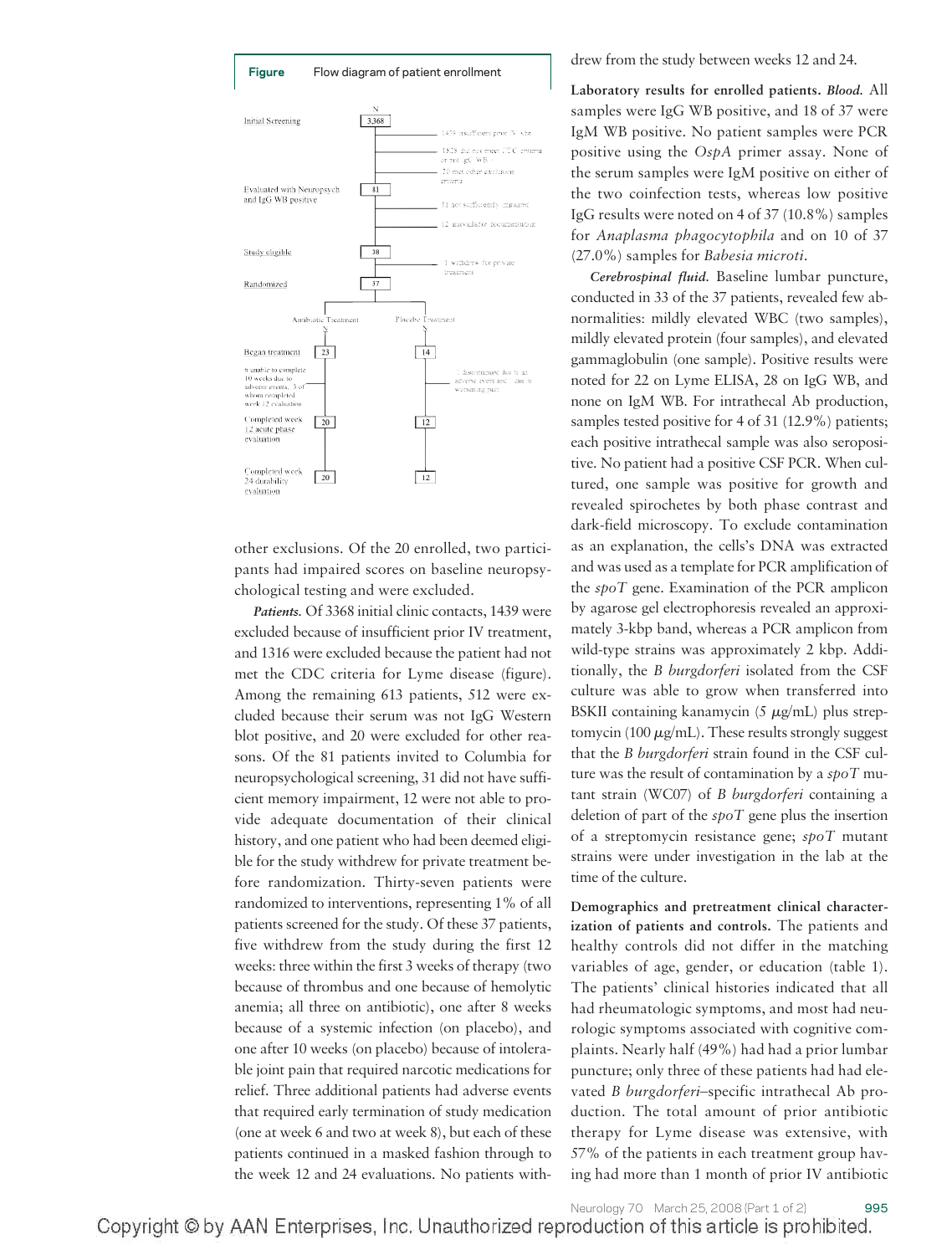| Table 1 | Demographic and clinical characteristics of all participants by study group |  |  |  |  |
|---------|-----------------------------------------------------------------------------|--|--|--|--|
|         |                                                                             |  |  |  |  |

|                                             | Patients          |               |                         |                       |
|---------------------------------------------|-------------------|---------------|-------------------------|-----------------------|
|                                             | Ceftriaxone group | Placebo group | Total                   | Controls              |
| Characteristic                              | $(n = 23)$        | $(n = 14)$    | $(n = 37)$              | $(n = 18)$            |
| Age in years, mean (SD)                     | 45.3 (13.7)       | 44.8 (12.7)   | 45.1 (13.2)             | 45.6 (11.3)           |
| Female, n (%)                               | 14.0 (61.0)       | 8.0(57.1)     | 22.0 (59.0)             | 13.0 (72.2)           |
| Years of education, mean (SD)               | 14.7(2.4)         | 14.8(2.7)     | 14.7 (2.5)              | 15.6 (2.4)            |
| White, n (%)                                | 23.0 (100)        | 14.0 (100)    | 37.0 (100)              | 17.0 (94.4)           |
| Employment, n (%)                           |                   |               |                         |                       |
| Working full- or part-time                  | 14 (60.9)         | 7(50.0)       | 21(57.0)                | 7(33.9)               |
| School full- or part-time                   | 0(0.0)            | 2(14.3)       | 2(5.4)                  | 1(5.5)                |
| On leave from work or disabled              | 3(13.0)           | 4(28.6)       | 7(18.9)                 | (0.0)                 |
| Other                                       | 6(26.1)           | 1(7.1)        | 7(18.9)                 | 10(55.6)              |
| Lyme disease symptom history, n (%)         |                   |               |                         |                       |
| Erythema migrans                            | 13(56.5)          | 7(50.0)       | 20(54.1)                |                       |
| Arthralgias or myalgias                     | 23 (100.0)        | 14 (100.0)    | 37 (100.0)              |                       |
| Arthritis                                   | 20 (87.0)         | 11 (78.6)     | 31 (83.8)               |                       |
| Facial nerve palsy                          | 3(13.0)           | 6(42.9)       | 9(24.3)                 |                       |
| Meningitis or encephalitis                  | 3(13.0)           | 2(14.3)       | 5(13.5)                 |                       |
| Polyneuropathy                              | 18 (78.3)         | 11 (78.6)     | 29(78.4)                |                       |
| Cognitive problems                          | 23 (100.0)        | 14 (100.0)    | 37 (100.0)              |                       |
| Months of prior IV antibiotics, mean (SD)   | 2.5(2.0)          | 1.9(1.3)      | 2.3(1.6)                |                       |
| Months of prior oral antibiotics, mean (SD) | 7.9 (10.2)        | 5.9(7.6)      | 7.2(9.2)                |                       |
| Rheumatology exam, mean (SD)                |                   |               |                         |                       |
| No. of joints with pain at rest or motion   | 5.9(4.5)          | 6.4(7.2)      | $6.1(5.6)$ <sup>+</sup> | $0.6(0.7)+$           |
| No. of fibromyalgia trigger points          | 1.4(2.7)          | 2.3(3.4)      | $1.8(3.0)$ <sup>+</sup> | $0.0(0.0)+$           |
| No. of tender joints                        | 1.1(2.4)          | 1.1(2.1)      | $1.1(2.3)$ <sup>+</sup> | $0.1(0.2)^{+}$        |
| No. of swollen joints                       | 0.9(1.6)          | $0.3$ (.83)   | $0.7(1.4)$ <sup>+</sup> | $0.0(0.0)^*$          |
| Neurology exam, n (%)                       |                   |               |                         |                       |
| Sensory exam abnormality                    | 16 (69.6)         | 11 (78.6)     | $27(73)*$               | 4 (22.2) <sup>#</sup> |
| Motor exam abnormality                      | 8(34.8)           | 6(42.9)       | $14(37.8)^{*}$          | $2(11.1)^{*}$         |
| Associated motor exam                       | 7(30.4)           | 5(35.7)       | 12(32.4)                | 3(16.7)               |
| Cranial nerves                              | 3(13.0)           | 4(28.6)       | 7(18.9)                 | 2(11.1)               |
| Reflex exam                                 | 3(13.0)           | 4(28.6)       | 7(18.9)                 | 2(11.1)               |

 $^{\star}$   $p <$  0.1.

† *p* - 0.01.

‡ *p* - 0.001.

therapy. Patients reported having been symptomatic with Lyme disease for a mean of 1.7 (SD 3.5) years before diagnosis, and they reported having been ill for a total of 9.0 (SD 6.8) years.

*Patients and controls on the screening measures.* The groups did not differ in estimated premorbid IQ according to the Barona method (111.5 [SD 6.2] for patients vs 113.7 [SD 5.5] for controls), although healthy controls had superior IQ as estimated by the NAART (108.9 [SD 8.1] for patients vs 115.9 [SD 6.0] for controls,  $p < 0.01$ ). There were pronounced differences between the groups in WMS-III scores for immediate memory (93.1

[SD 12.4] for patients and 119.7 [SD 11.4] for controls,  $p < 0.01$ ) and delayed (general) memory (94.7 [SD 10.2] for patients and 122.1 [11.5] for controls,  $p < 0.01$ ). The magnitude of these differences in memory substantially exceeded the difference between the groups in estimated IQ.

*Patients and controls on postscreening measures.* Participants were entered into the study based on a predetermined level of impairment (patients) or lack of impairment (controls), using the WMS-III. Because Lyme disease typically affects multiple aspects of cognition, $2,27$  patients and controls were expected to differ at baseline on other cogni-

996 Neurology 70 March 25, 2008 (Part 1 of 2)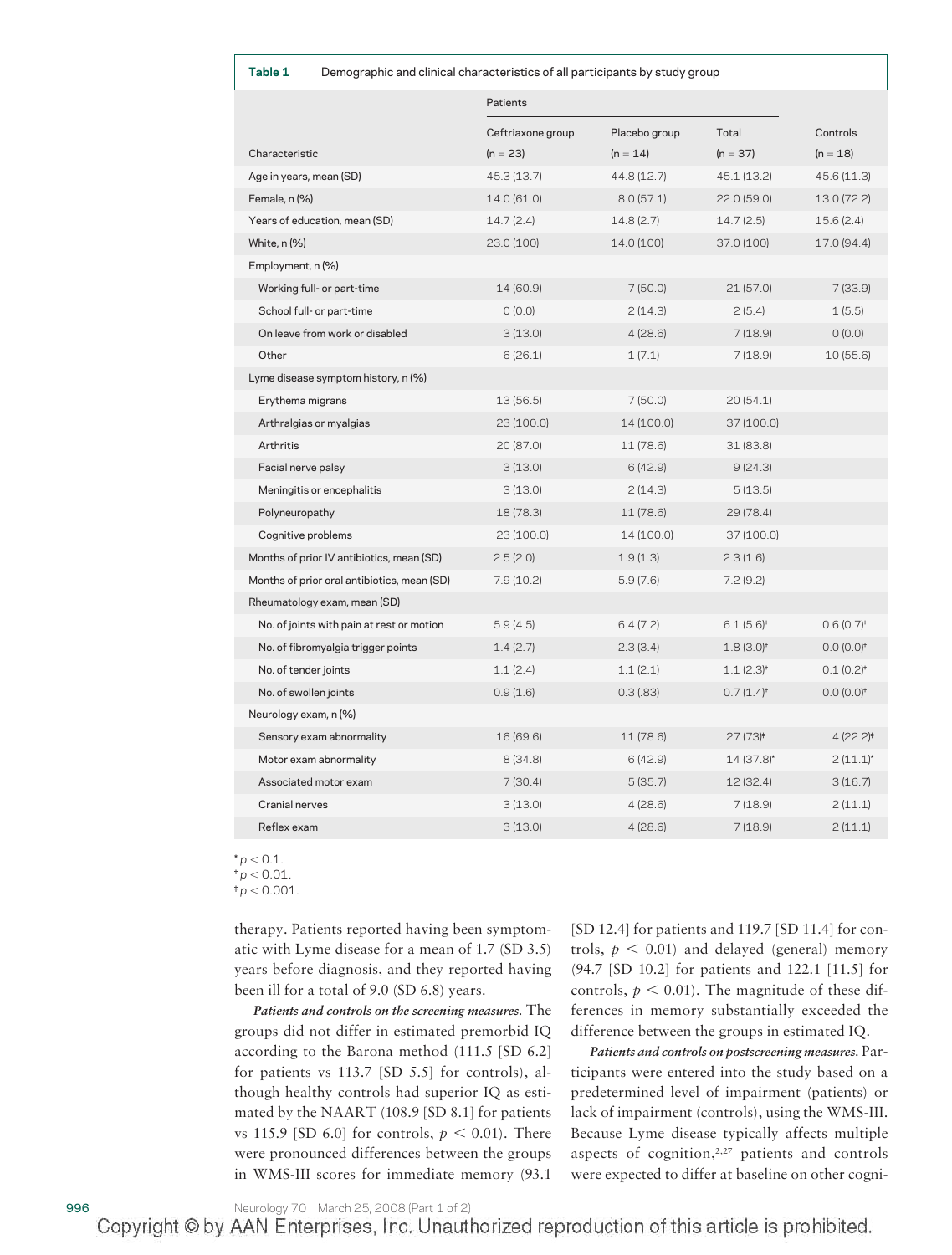tive domains as well. It was also expected, based on prior studies of posttreatment Lyme disease,5,28,29 that the two groups might differ on several of the secondary clinical outcome measures.

Patients and controls differed significantly on all clinical outcome measures, both primary and secondary. Mean difference of at least one SD (moderate impairment) occurred in the psychomotor, memory, working memory, and verbal fluency domains. In the secondary measures, the impairment was severe in the physical measures (fatigue, current pain, physical functioning, joint pain on exam) and was mild in the psychopathology measures (depression, anxiety, general symptom index, mental component scale). Compared with published samples, reports of pain were similar to those of postsurgery patients, $17$  fatigue was similar to that of patients with multiple sclerosis<sup>16</sup>, and limitations in physical functioning were comparable with those of patients with congestive heart failure.<sup>19</sup> Individual subject scores on secondary measures ranged from mild to severe, reflecting our enrollment criteria, which did not preselect patients based on a level of impairment in these areas.

Patients, compared with controls, had significantly more trigger points, joints with pain, and joint swelling on rheumatologic exam (table 1). Patients averaged 1.8 (SD =  $3.00$ ) trigger points, with only one subject meeting the criteria for fibromyalgia with more than 10 trigger points. Joint pain was common, elicited on exam in 35 patients, with pain on motion (34/37) being more common than tenderness (13/37, McNemar  $\chi^2 = 17.39$ ,  $df = 1$ ,  $p <$ 0.01) or swelling (10/37, McNemar  $\chi^2 = 22.04$ ,  $df = 1, p < 0.01$ ). The number of abnormal areas on neurologic exam was greater in patients (mean 1.8  $\pm$  1.2, median 2) than in controls (0.67  $\pm$  1.1, median 0;  $t = 3.3$ ,  $df = 53$ ,  $p < 0.01$ ). Major neurologic abnormalities were infrequent in the patients and absent in the controls  $(3/37 \text{ vs } 0/18, p =$ NS). However, minor abnormalities on neurologic exam were found in 73% of the patients vs 27.8% of the controls (Fisher  $p < 0.01$ ); most frequent was a mild sensory abnormality among the patients.

*Completeness of follow-up.* Eighty-seven percent (32/37) of patients and 100% (18/18) of controls completed the week 12 acute-phase efficacy evaluation and week 24 follow-up durability evaluation, representing 20 patients in the ceftriaxone group, 12 in the placebo group, and all healthy controls.

**Primary outcome: Treatment effects on neuropsychological tests.** Arithmetic means and standard deviations are given in table 2. The inference regarding ITT comparisons between the groups over time is based on the best-fitting LMM that contained the main effects for group, time, and domain, and the two-way interactions of group by time and group by domain (table 3).

The primary omnibus LMM analysis revealed a group-by-time interaction effect  $(p = 0.04)$ , indicating that with respect to cognition, the groups (drug, placebo, and healthy controls) differed in change over time (week 0 to week 12; week 12 to week 24) across all domains. The lack of a threeway interaction among group, domain, and time indicates that differential improvement over time between the domains was not demonstrated as had been hypothesized for memory and that the joint effect of time and group can be described without reference to a cognitive domain. Because the primary omnibus  $p$  value was significant, we then conducted model-based estimation of the effect of time within groups and pairwise comparisons of the effect of time between the groups. These comparisons demonstrated within-group cognitive improvement (as measured by the six cognitive domains) during the acute course of treatment (from week 0 to week 12) for the patients given ceftriaxone ( $p < 0.01$ ) but not for the patients given placebo ( $p = 0.15$ ) or the healthy controls ( $p = 0.51$ ). The cognitive improvement between baseline and week 12 in the drug-treated patients was better than in the healthy controls  $(p < 0.01)$  and better than in the placebo-treated patients ( $p = 0.053$ ).

During the antibiotic-free interval to week 24, the patients initially on ceftriaxone lost the preferential cognitive gains seen at week 12, whereas the two control groups (placebo and healthy volunteers) continued to show the same mild cognitive improvement as they had demonstrated in the acute phase. At week 24, the within-group improvement from baseline continued to be significant for the drug-treated group, but it was also now seen in the placebo-treated group. At week 24, the between-group treatment effects were no longer seen. In summary, the inability of the drugtreated group to sustain the distinguishing acutephase improvement in cognition during the subsequent antibiotic-free interval resulted in a loss of the differential treatment effect among the three groups at week 24.

**Secondary outcomes.** Arithmetic means are presented in table e-1 on the *Neurology*® Web site (www.neurology.org), and the best-fitting models for each secondary outcome measure are presented in table e-2. Table e-2 also provides modelbased estimates of the means over time for

Neurology 70 March 25, 2008 (Part 1 of 2) 997 Copyright © by AAN Enterprises, Inc. Unauthorized reproduction of this article is prohibited.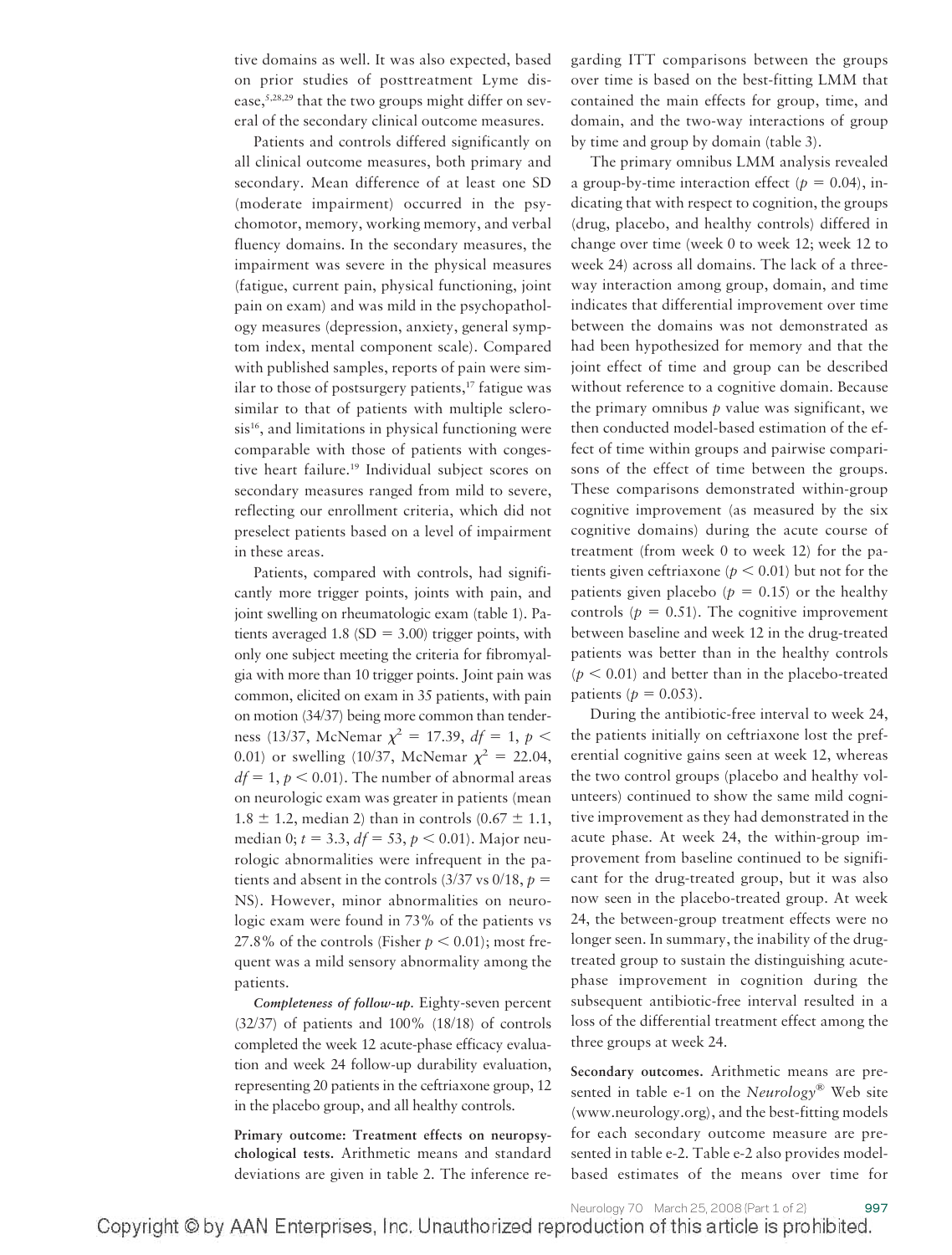| Table 2<br>Neuropsychological test results (raw scores) by domain, treatment group, and time |                 |               |              |               |              |
|----------------------------------------------------------------------------------------------|-----------------|---------------|--------------|---------------|--------------|
|                                                                                              | <b>Baseline</b> | Week 12       |              | Week 24       |              |
|                                                                                              | Mean (SD)       | Mean (SD)     | Effect size* | Mean (SD)     | Effect size* |
| Drug group                                                                                   | $(n = 23)$      | $(n = 20)$    | 12/base      | $(n = 20)$    | 24/base      |
| Motor                                                                                        | $-0.23(1.34)$   | 0.58(0.88)    | 0.67         | 0.33(1.05)    | 0.70         |
| Psychomotor                                                                                  | $-0.21(0.75)$   | 0.19(0.89)    | 0.54         | 0.12(0.88)    | 0.56         |
| Attention                                                                                    | $-0.12(0.76)$   | 0.15(0.80)    | 0.27         | 0.18(0.83)    | 0.36         |
| Memory total                                                                                 | $-0.75(1.07)$   | $-0.44(1.29)$ | 0.50         | $-0.62(1.30)$ | 0.37         |
| <b>Buschke</b>                                                                               | $-1.13(1.33)$   | $-0.79(1.71)$ | 0.42         | $-0.98(1.44)$ | 0.31         |
| Benton                                                                                       | $-0.36(1.21)$   | $-0.08(1.20)$ | 0.25         | $-0.26(1.43)$ | 0.16         |
| Working memory                                                                               | $-0.92(1.09)$   | $-0.42(0.94)$ | 0.52         | $-0.54(0.89)$ | 0.33         |
| Fluency                                                                                      | $-0.73(0.94)$   | $-0.38(1.04)$ | 0.55         | $-0.30(0.98)$ | 1.1          |
| Index                                                                                        | $-0.49(0.63)$   | $-0.05(0.74)$ | 0.81         | $-0.14(0.68)$ | 1.1          |
|                                                                                              |                 |               |              |               |              |
| Placebo group                                                                                | $(n = 14)$      | $(n = 12)$    |              | $(n = 12)$    |              |
| Motor                                                                                        | $-0.06(1.19)$   | 0.06(1.31)    | 0.13         | 0.36(0.64)    | 0.49         |
| Psychomotor                                                                                  | $-0.16(0.61)$   | 0.14(0.57)    | 0.58         | 0.29(0.71)    | 0.88         |
| Attention                                                                                    | 0.04(1.20)      | 0.34(0.70)    | 0.40         | 0.37(0.92)    | 0.35         |
| Memory total                                                                                 | $-0.36(0.95)$   | $-0.20(0.74)$ | 0.06         | $-0.22(0.61)$ | 0.03         |
| <b>Buschke</b>                                                                               | $-0.78(1.37)$   | $-0.72(1.44)$ | $-0.13$      | $-0.86(1.26)$ | $-0.18$      |
| Benton                                                                                       | 0.06(1.09)      | 0.33(0.73)    | 0.22         | 0.42(0.62)    | 0.29         |
| Working memory                                                                               | $-0.32(0.73)$   | $-0.37(0.75)$ | $-0.34$      | 0.04(0.70)    | 0.37         |
| Fluency                                                                                      | $-0.80(0.38)$   | $-0.49(0.39)$ | 0.53         | $-0.46(0.44)$ | 0.60         |
| Index                                                                                        | $-0.28(0.54)$   | $-0.09(0.50)$ | 0.30         | 0.06(0.46)    | 0.72         |
|                                                                                              |                 |               |              |               |              |
| Control group                                                                                | $(n = 18)$      | $(n = 18)$    |              | $(n = 18)$    |              |
| Motor                                                                                        | 0.58(0.63)      | 0.56(0.68)    | $-0.08$      | 0.66(0.68)    | 0.15         |
| Psychomotor                                                                                  | 0.98(0.75)      | 0.93(0.74)    | $-0.11$      | 1.18(0.89)    | 0.38         |
| Attention                                                                                    | 0.35(0.85)      | 0.60(0.71)    | 0.43         | 0.65(0.66)    | 0.59         |
| Memory total                                                                                 | 0.56(0.43)      | 0.62(0.49)    | 0.16         | 0.67(0.55)    | 0.23         |
| <b>Buschke</b>                                                                               | 0.38(0.76)      | 0.72(0.74)    | 0.51         | 0.72(0.86)    | 0.46         |
| Benton                                                                                       | 0.73(0.46)      | 0.52(0.65)    | $-0.32$      | 0.62(0.73)    | 0.17         |
| Working memory                                                                               | 0.34(0.69)      | 0.38(0.64)    | 0.01         | 0.43(0.70)    | 0.19         |
| Fluency                                                                                      | 0.48(0.66)      | 0.57(0.68)    | 0.18         | 0.59(0.86)    | 0.21         |
| Index                                                                                        | 0.55(0.40)      | 0.61(0.36)    | 0.26         | 0.70(0.37)    | 0.58         |

Benton negative scoring has been adjusted.

An effect size of 0.2 reflects small improvement, 0.5 reflects moderate improvement, and 0.8 reflects large improvement.<sup>40</sup>

subjects' baseline severity scores corresponding to the lowest or highest quartile of the distribution of baseline scores of all 37 patients. These means are obtained from the respective LMMs (given in the right-hand side of table e-2) by substituting the selected baselines in the models. When the LMM contained an interaction involving group, post hoc comparisons between groups were performed within baseline severity level.

The majority of the physical self-report measures (fatigue, current pain, physical functioning) indicate interaction effects at week 12 favoring drug over placebo as a function of baseline severity, with the drug effect increasing with higher baseline impairment. Improvement continued to week 24, but only for current pain and physical functioning. For example, for physical functioning as measured by PCS, table e-2 indicates a twoway interaction ( $p = 0.06$ ) for baseline severity and treatment, such that the beneficial effect of drug over placebo increased as baseline severity increased; model-based comparisons reveal the main effects of drug vs placebo ( $p < 0.05$ ) at high levels of baseline severity. As an illustration of the LMM results, figure e-1 shows that among hypothetical subjects starting with a higher current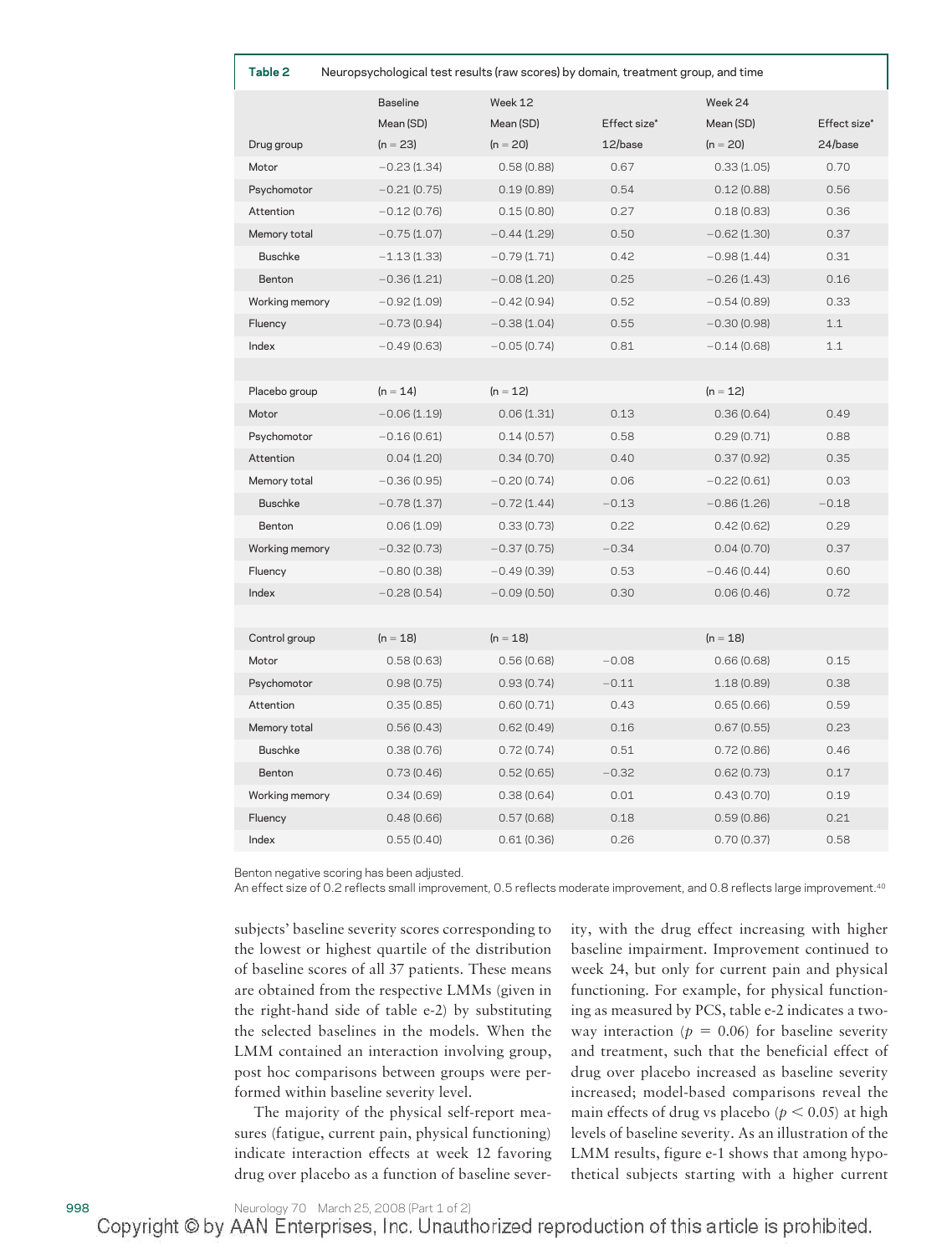| Summary of the model for the six domains of neurocognitive performance<br>Table 3 |                |                   |                                                                  |                |              |                 |                       |
|-----------------------------------------------------------------------------------|----------------|-------------------|------------------------------------------------------------------|----------------|--------------|-----------------|-----------------------|
|                                                                                   |                | Model information |                                                                  |                |              |                 |                       |
| Type 3 tests for fixed effects                                                    | G              | T.                | D                                                                | $G \times T$   | $G \times D$ | $T \times D$    | $G \times T \times D$ |
| Numerator df                                                                      | $\overline{c}$ | $\mathbf{2}$      | 5                                                                | $\overline{4}$ | 10           |                 |                       |
| Denominator df                                                                    | 53.1           | 96.6              | 259                                                              | 96.6           | 259          |                 |                       |
| F test                                                                            | 16.25          | 13.10             | 9.46                                                             | 2.59           | 2.09         |                 |                       |
| p Value                                                                           | < 0.01         | < 0.01            | < 0.01                                                           | 0.04           | 0.03         |                 |                       |
|                                                                                   |                |                   |                                                                  |                |              |                 |                       |
|                                                                                   |                |                   | Model-based contrasts related to group $\times$ time interaction |                |              |                 |                       |
| Week 12/week 0                                                                    | Est.           | <b>SE</b>         | df                                                               | t Value        | p Value      | 95% CI          |                       |
| Within group                                                                      |                |                   |                                                                  |                |              |                 |                       |
| Drug                                                                              | 0.43           | 0.09              | 98.0                                                             | 5.05           | < 0.01       | (0.27, 0.61)    |                       |
| Placebo                                                                           | 0.16           | 0.11              | 98.3                                                             | 1.43           | 0.15         | $(-0.06, 0.38)$ |                       |
| Control                                                                           | 0.06           | 0.09              | 95.3                                                             | 0.66           | 0.51         | $(-0.12, 0.24)$ |                       |
| Between groups                                                                    |                |                   |                                                                  |                |              |                 |                       |
| Drug vs placebo                                                                   | 0.28           | 0.14              | 98.2                                                             | 1.96           | 0.05         | $(-0.01, 0.56)$ |                       |
| Drug vs control                                                                   | 0.38           | 0.13              | 96.6                                                             | 2.98           | < 0.01       | (0.12, 0.63)    |                       |
| Placebo vs control                                                                | 0.10           | 0.15              | 97.1                                                             | 0.69           | 0.49         | $(-0.10, 0.30)$ |                       |
| Week 24/week 0                                                                    |                |                   |                                                                  |                |              |                 |                       |
| Within groups                                                                     |                |                   |                                                                  |                |              |                 |                       |
| Drug                                                                              | 0.35           | 0.09              | 98.0                                                             | 4.08           | < 0.01       | (0.18, 0.53)    |                       |
| Placebo                                                                           | 0.31           | 0.11              | 98.3                                                             | 2.78           | < 0.01       | (0.09, 0.53)    |                       |
| Control                                                                           | 0.15           | 0.09              | 95.3                                                             | 1.61           | 0.11         | $(-0.03, 0.33)$ |                       |
| Between groups                                                                    |                |                   |                                                                  |                |              |                 |                       |
| Drug vs placebo                                                                   | 0.04           | 0.14              | 98.2                                                             | 0.30           | 0.76         | $(-0.24, 0.33)$ |                       |
| Drug vs control                                                                   | 0.21           | 0.13              | 96.6                                                             | 1.62           | 0.11         | $(-0.05, 0.46)$ |                       |
| Placebo vs control                                                                | 0.16           | 0.15              | 97.1                                                             | 1.12           | 0.27         | $(-0.13, 0.45)$ |                       |

 $G =$  group (drug, placebo, control);  $T =$  time (baseline/week 0, week 12, week 24); D = domain (motor, psychomotor, attention, memory, working memory, fluency);  $SE =$  standard error;  $df =$  degrees of freedom.

\* Indicates exploration of interaction between variables.

pain severity (visual analog scale [VAS]  $= 8.1$ ), there is a greater improvement in pain for the drug group compared with placebo ( $p < 0.05$ ) that is sustained to week 24, whereas among those starting with a lower pain severity (VAS  $= 2.1$ ), there is little difference between treatment groups.

In a post hoc analysis with time as a continuous variable, we examined whether there would be a treatment effect for the secondary outcome measures of current pain, fatigue, and physical functioning during the 24 weeks if baseline severity were not included as a covariate in the LMM analysis. No significant interactions (group and week) or main group effects were noted, except on one outcome measure (physical functioning, measured by PCS), for which there was a weak interaction between group and week ( $p < 0.15$ ), such that improvement in physical functioning was greater across time for the ceftriaxone group compared with the placebo group, with the magnitude of improvement increasing to week 24.

On the rheumatologist assessment of joint pain (at rest and with movement), the treatment effect was not dependent on baseline severity, but there was a group-by-time interaction. There was no difference between drug and placebo at week 12 or at week 24 in improvement compared with baseline, whereas between weeks 12 and 24 the placebo-treated patients improved more than the drug group ( $p = 0.052$ ). On measures of psychopathology and its effects (depression, anxiety, global symptoms, mental functioning), there were no differences between drug and placebo at weeks 12 or 24, although there was a transient treatment difference on the global psychopathology index at week 4 when patients with low baseline symptoms who had received the drug had less improvement than did patients with low baseline symptoms who had received the placebo.

Neurology 70 March 25, 2008 (Part 1 of 2) 999 Copyright © by AAN Enterprises, Inc. Unauthorized reproduction of this article is prohibited.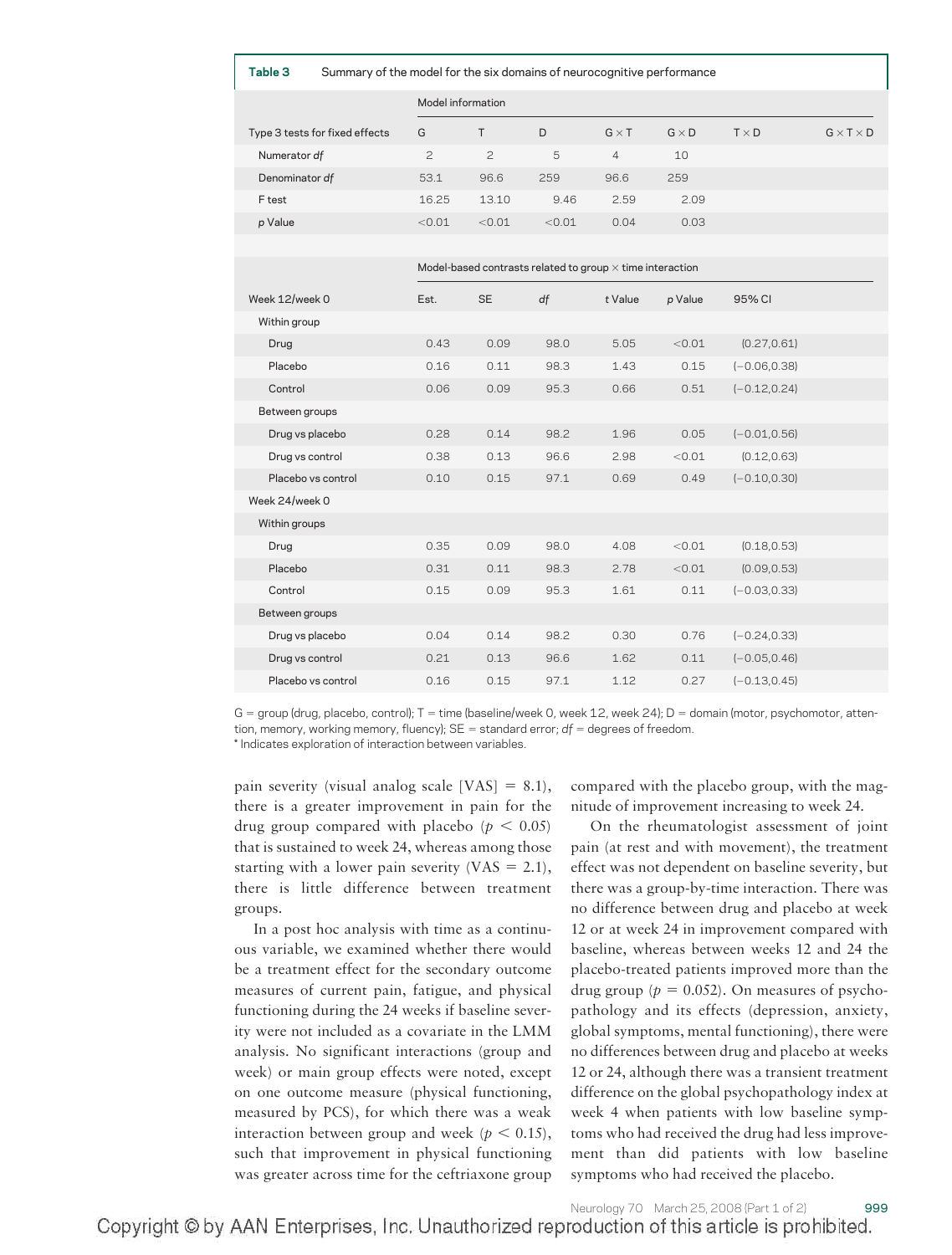**Variables associated with outcome measures.** Selected baseline variables were examined for interaction effects with treatment group on the cognitive and self-report physical outcomes. Likelihood of improvement with ceftriaxone vs placebo was not related to demographic variables, CSF values, or clinical history (amount of prior oral or IV antibiotic therapy; the interval since last antibiotic course). Interaction effects between baseline physical exam and treatment on outcome were noted. On joint exam, patients with more joints in pain at baseline had a preferential improvement with ceftriaxone on the measures of cognitive index at week 12 ( $p = 0.06$ ) and at week 24 ( $p = 0.04$ ), and on the self-report measures of fatigue ( $p = 0.11$ ) and pain ( $p = 0.07$ ) at week 24. On neurologic exam, patients with more areas of abnormality at baseline had a preferential improvement with ceftriaxone on the measure of memory at week 24 ( $p = 0.11$ ) and on the selfreport measures of fatigue at week 12 ( $p = 0.06$ ) and week 24 ( $p < 0.01$ ) and physical functioning as measured by PCS ( $p = 0.09$ ) at week 24.

**Adverse events.** Five patients withdrew from the study because of adverse events: two because of thrombus (both on drug), one because of staphylococcal infection (on placebo), one because of an allergic reaction (on drug), and one because of worsening joint pain (on placebo) that required narcotic pain medication. Four patients remained in the study despite adverse events that required either early termination of study medication (three on drug; two with allergic reactions, and one with abdominal pain) or hospitalization (one on drug; cholecystectomy at week 16); for these patients, ratings at weeks 12 and 24 continued to be conducted without revealing treatment randomization. The adverse reactions of seven of these nine patients were thought likely to have been directly related to the study treatment (presence of a PICC line or medication), for a rate of treatment-related adverse events of 6 of 23 (26.1%) among patients given IV ceftriaxone and 1 of 14 (7.1%) among patients given IV placebo; all patients recovered fully.

**Masking.** Patients assigned to ceftriaxone did not differ from those assigned to placebo in their rate of guessing whether they had received active medication either at week 12 (68.4% vs 53.8%;  $p =$ 0.40) or at week 24 (75.0% vs 58.3%,  $p = 0.32$ ). Analyses of covariance found no relationship to outcome of a patient's guess of medication vs placebo and the actual treatment assignment at week 12. At week 24, there were trends for patients who believed that they had received active medication to report less fatigue ( $p = 0.08$ ) and less impairment in physical function ( $p = 0.05$ ), but this main effect was independent of actual treatment assignment. Finally, patients who had severe side effects were not more likely to report a beneficial effect from ceftriaxone; indeed, there was a trend for patients with severe side effects to report worsened physical functioning at week 12.

**Compliance.** Compliance was excellent. Weekly notes indicate that patients completed all 70 doses, except for those who terminated early. Of 37 patients who began treatment, 30 completed the full 10-week course (17 on ceftriaxone; 13 on placebo). Among the seven who did not complete the full course, one person on placebo completed 58 doses, and among the six antibiotic noncompleters, the total numbers of completed doses were 5, 11, 19, 35, 54, and 58; patients with the latter three totals returned for week 12 assessments.

**DISCUSSION** This placebo-controlled, doublemasked trial tested the efficacy and safety of repeated IV antibiotic treatment in a sample of patients with posttreatment Lyme encephalopathy. Conservative inclusion criteria were used to attain high diagnostic confidence. More than half of the patients had prior courses of IV antibiotic therapy that exceeded the standard recommendations for neurologic Lyme disease. Although enrollment required objective memory deficits, the patients had generalized, mild to moderate cognitive deficits. They also had more sensory and joint abnormalities on physical exam and selfreports of marked pain, fatigue, and impaired physical functioning, replicating earlier findings.4,28

The primary result was that the three groups (ceftriaxone, placebo, health control) differed in cognitive improvement over time  $(p = 0.04)$ , favoring ceftriaxone at week 12 but not at week 24. At week 12, the end point for efficacy selected a priori, patients given 10 weeks of IV ceftriaxone had better within-group and between-group improvement in cognition compared with the placebo group or healthy controls. This improvement was manifested broadly across several cognitive domains—not specific to the domain of memory. Benefits from ceftriaxone exceeded the benefits expected from retesting, both in the healthy controls and the placebo group. For the drug vs placebo comparison, the borderline *p* value of 0.053 reflects both the modest magnitude of cognitive improvement and the small sample size, and it indicates that this finding has a slightly

<sup>1000</sup> Neurology 70 March 25, 2008 (Part 1 of 2)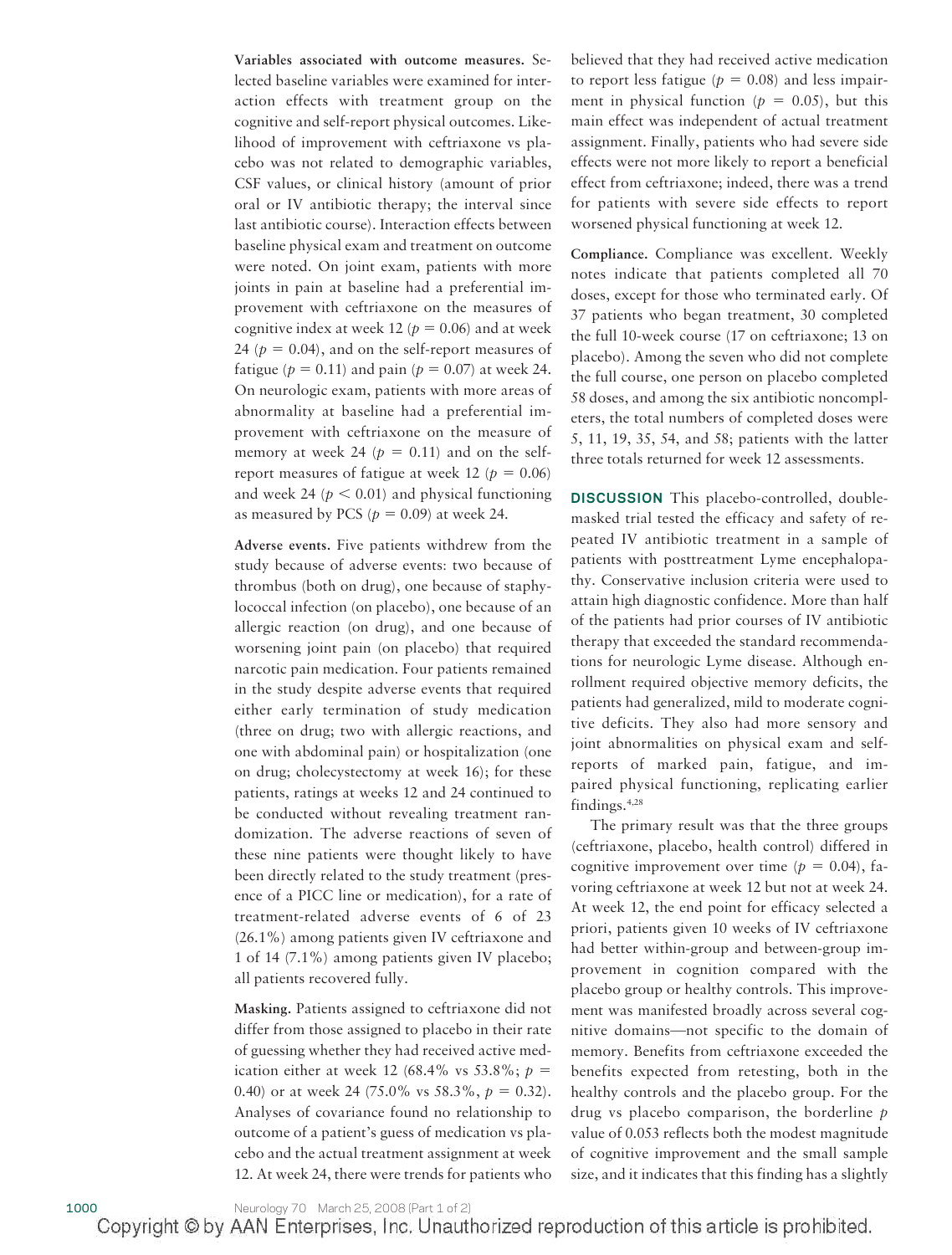elevated risk of having occurred by chance: 5.3% vs 5%. On self-report measures, a benefit of ceftriaxone relative to placebo was observed at week 12 for physical functioning, current pain, and fatigue for those patients with greater severity of symptoms at baseline.

Durability of benefit was assessed at week 24 after patients had been off of all treatment for 14 weeks. At this time point, there was no difference among the three groups in cognitive improvement from baseline. Sustained improvement, however, was noted in physical functioning and current pain among patients with greater baseline impairment, suggesting that ceftriaxone may have both short- and long-term benefits for these symptoms. A post hoc analysis suggested that the ceftriaxone group's sustained improvement in physical functioning to week 24 could also be seen when baseline severity of impairment was not included as a covariate.

Ceftriaxone has both infection-independent neuroprotective and infection-dependent antimicrobial effects that could account for improvement in both primary and secondary measures. Ceftriaxone upregulates the expression of glutamate transporters on the astroglia of rat brains with neuroprotective effects<sup>30</sup>—presumably because of reduced extracellular glutamate, a potentially neurotoxic neurotransmitter. This could explain short-duration improvement in that continued exposure to ceftriaxone would be required for sustained upregulation of the glutamate transporter. Another explanation for the observed relapse is that the course of ceftriaxone may have killed some borrelia, but it exerted little effect on other organisms in sequestered sites.31,32 There is one North American report of persistent *B burgdorferi* by culture after antibiotic therapy,<sup>33</sup> and there are several such European cases.34-38 However, in our study, the baseline CSF specimens were PCR- and culture negative for *B burgdorferi*.

Few variables at baseline showed consistent associations with the primary or secondary outcome measures, perhaps because of inadequate sample size, which limits the power to detect interaction effects. However, the analysis suggests that the physical exam may be an important predictor variable of short- and long-term response, because patients with more painful joints or more areas of neurologic abnormality at baseline were more likely to benefit from ceftriaxone than placebo on various outcome measures.

We did not find evidence that unmasking contributed significantly to the positive results in this study, because patients in each treatment group did not differ in the rate of guessing assignment to ceftriaxone. Further, patients' guesses had no relation with treatment response at the primary outcome time point of week 12. At week 24, although patients' guesses of ceftriaxone were associated with greater improvement in physical functioning, this was true for both the drug and placebo groups; when only those who guessed ceftriaxone were included in the analysis, a nonsignificant pattern continued to be evident of greater improvement in the drug group compared with the placebo group, supporting a drug effect independent of guess. Third, the presence of severe side effects was not associated with a more favorable outcome on the primary or secondary measures at either week 12 or 24.

How do these findings compare with those of other placebo-controlled studies of posttreatment Lyme disease? In two trials,<sup>28</sup> 3 months of antibiotics conferred no greater benefit than did placebo on the primary SF-36 functional measure or the secondary outcome measure of cognition. Inability to detect a treatment effect may reflect a true failure of repeated antibiotic therapy or limitations of the study design (e.g., lack of severity standard for study enrollment).28,39 In contrast, in a study of posttreatment Lyme disease for patients with at least moderate fatigue, improvement at 6 months on the Fatigue Severity Scale was noted among 64% of patients who received 1 month of IV ceftriaxone vs 18.5% who received IV placebo ( $p < 0.001$ ).<sup>29</sup> Improvements in cognition or spinal fluid levels of *OspA* protein were not detected, but patients were not required to manifest impairment on either of these measures at study entry.29 For post hoc comparison, we reanalyzed our data using the post-Lyme fatigue's study enrollment criteria, and we applied the same definition for response (change  $\geq 0.7$  on FSS). Our results were compatible: at 6 months, 66.7% of ceftriaxone-treated patients vs 25% of placebo-treated patients were responders (Fisher exact test,  $p = 0.05$ .

The strengths of this study were recruitment of a rigorously diagnosed patient sample, use of quantitative measures of cognition with multiple alternative forms, use of self-report instruments employed in other trials to facilitate comparison, inclusion of a healthy control group to account for practice effects, and the randomized, placebocontrolled design that included a discontinuation phase to test durability. Noteworthy is that the pattern of change and degree of cognitive improvement during the 24 weeks were nearly identical for the healthy volunteers and placebo-

Neurology 70 March 25, 2008 (Part 1 of 2)<br>Copyright © by AAN Enterprises, Inc. Unauthorized reproduction of this article is prohibited.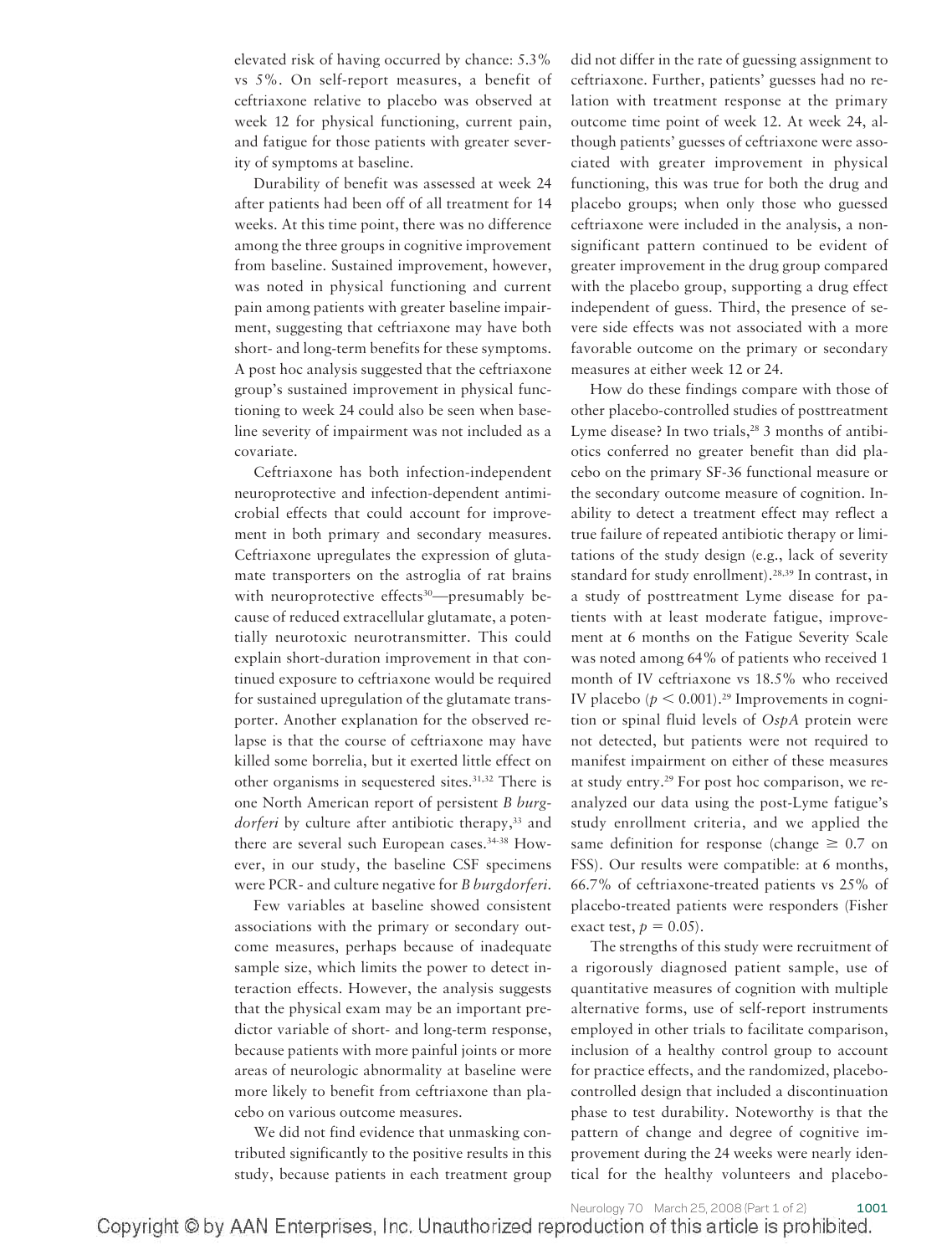treated patients; the healthy control group, therefore, served to increase the precision of the estimates of the treatment effect and to provide enhanced power for the overall analysis to detect treatment effects in the active drug group, thus reducing the risk of a type II error. The primary limitations of this study were its restrictive inclusion criteria (only 1% of screened patients were enrolled), the relatively small sample size, and the lack of posttreatment lumbar puncture or neurologic exam. Therefore, generalizability is uncertain to posttreatment Lyme patients without cognitive impairment or to seronegative patients with persistent symptoms.

Conclusions from this study are mixed. At the primary efficacy end point of week 12, IV ceftriaxone treatment resulted in greater improvement in cognition and, among the more impaired, in physical functioning, pain, and fatigue. Clinical significance, however, depends on long-term effects. Notable were the long-term benefits for the ceftriaxone group on physical functioning and pain among the more severely affected patients at baseline, because these are among the most troubling aspects of posttreatment Lyme disease.<sup>28</sup> However, our primary interest in this study was on cognition, for which the improvement was not sustained to week 24. Further, adverse effects attributed to IV ceftriaxone occurred in 26% of patients. Therefore, considering both the limited duration of cognitive improvement and the risks, 10 weeks of IV ceftriaxone and then 14 weeks of no antibiotic is not an effective strategy for sustained cognitive improvement. Although certain subgroups (patients with more joint or neurologic abnormalities) may experience long-term benefit from ceftriaxone, the predictor analyses were exploratory rather than hypothesis driven, and they require independent confirmation. Pending such confirmation, treatment strategies that are safer and more durable are needed.

#### **ACKNOWLEDGMENT**

National Institutes of Neurological Disorders and Stroke (Al Kerza-Kwiatecki, PhD, Michael Nunn, PhD), National Institute of Neurological Disorders and Stroke DSMB (Justin McArthur, MBBS, Andrew Pachner, MD, Thomas Marcotte, PhD, Jorge Benach, PhD, Roland Martin, MD, Bruce Barton, PhD), Columbia University research team (Megan Romano, Dexterie Clemente, MA, Tani Viera, Marcia Kimmeldorf, PhD), Irving Center for Clinical Research at Columbia University (Karen Marder, MD, Yakov Stern, PhD, Michael J. Taylor, PhD, Robert Heaton, PhD, Wendy Coy, PhD), Home Care Services, Roche Pharmaceuticals, participating private physicians (especially Emilia Eiras, MD, Andrea Gaito, MD, Kornelia Keszler, MD, and Kenneth Liegner, MD), community leaders who helped arrange screening clinics, Patricia Smith, Lyme Disease Association, Inc, Time for Lyme, Inc, National Research Fund for Tick-Borne Diseases, Phyllis Mervine, MEd, The Lyme Times, Medical Diagnostic Laboratories, University Hospital of Stony Brook, Mel Evans, Richard Tilton, PhD, Steven Schutzer, MD, Allen Steere, MD, and Mark Klempner, MD.

*Received February 12, 2006. Accepted in final form June 26, 2007.*

#### **REFERENCES**

- 1. Halperin JJ, Krupp LB, Golightly MG, Volkman DJ. Lyme borreliosis-associated encephalopathy. Neurology 1990;40:1340–1343.
- 2. Keilp JG, Corbera K, Slavov I, Taylor MJ, Sackeim HA, Fallon BA. WAIS-III and WMS-III performance in chronic Lyme disease. J Int Neuropsychol Soc 2006;12: 119–129.
- 3. Logigian EL, Kaplan RF, Steere AC. Chronic neurologic manifestations of Lyme disease. N Engl J Med 1990;323:1438–1444.
- 4. Fallon BA, Tager F, Fein L, et al. Repeated antibiotic treatment in chronic Lyme disease. J Spirochetal Tickborne Dis 1999;6:117–122.
- 5. Berglund J, Stjernber L, Ornstein K, Tykesson-Joelsson K, Walter H. 5-y follow-up study of patients with neuroborreliosis. Scand J Infect Dis 2002;34:421– 425.
- 6. Centers for Disease Control and Prevention (CDC). Case definitions for public health surveillance. MMWR Morb Mortal Wkly Rep 1990;39:19–21.
- 7. Centers for Disease Control and Prevention (CDC). Recommendations for test performance and interpretation from the Second National Conference on Serologic Diagnosis of Lyme Disease. MMWR Morb Mortal Wkly Rep 1995;44:590–591.
- 8. Wechsler D. Wechsler Memory Scale Scale, 3rd ed. San Antonio: The Psychological Corporation; 1997.
- 9. Halperin JJ, Logigian EL, Finkel MF, Pearl RA. Practice parameters for the diagnosis of patients with nervous system Lyme borreliosis (Lyme disease). Neurology 1996;46:619–627.
- 10. Wormser GP, Nadelman RB, Dattwyler RJ, et al. Practice guidelines for the treatment of Lyme disease. The Infectious Diseases Society of America. Clin Infect Dis 2000;31(suppl 1):1–14.
- 11. Donta ST. Tetracycline therapy for chronic Lyme disease. Clin Infect Dis 1997:25(suppl 1):52–56.
- 12. Barona A, Reynolds C, Chastain R. A demographically based index of premorbid intelligence for the WAIS-R. J Consult Clin Psychol 1984;52:885–887.
- 13. Utti B. North American Adult Reading Test: age norms, reliability, and validity. J Clin Exp Neuropsychol 2002;24:1123–1137.
- 14. Sackeim HA, Keilp JG, Rush AJ, et al. The effects of vagus nerve stimulation on cognitive performance in patients with treatment-resistant depression. Neuropsychiatry Neuropsychol Behav Neurol 2001;14:53–56.
- 15. Keilp JG, Sackeim H, Mann JJ. Correlates of trait impulsiveness in performance measures and neuropsychological tests. Psychiatry Res 2005;135:191–201.
- 16. Krupp LB, LaRocca NG, Muir-Nash J, Steinberg AD. The fatigue severity scale. Application to patients with multiple sclerosis and systemic lupus erythematosus. Arch Neurol 1989;46:1121–1123.
- 17. Melzack R. The short-form McGill Pain Questionnaire. Pain 1987;30:191–197.

#### 1002 Neurology 70 March 25, 2008 (Part 1 of 2)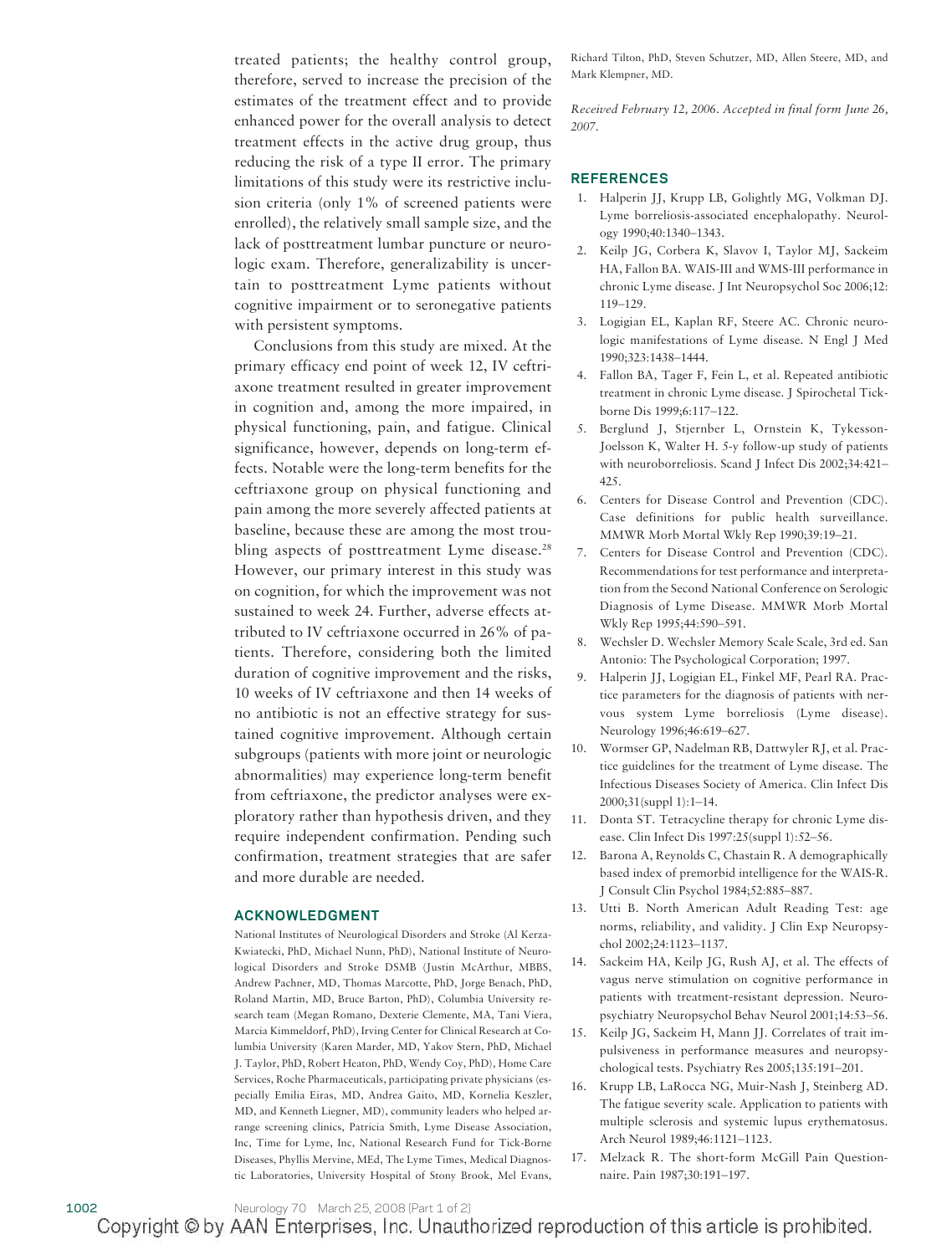- 18. Ware JE, Kosinski M, Keller SD. SF-36 Physical and Mental Health Summary Scales: A User's Manual. Boston: The Health Institute; 1994.
- 19. Ware J, Kosinski M. SF-36, Manual for Users, Version 1. Boston: The Health Institute; 1994.
- 20. Beck A, Steer RA. Beck Depression Inventory Manual San Antonio: Psychological Corporation; 1987.
- 21. Zung W. A rating scale for anxiety disorders. Psychosomatics 1971;12:371–379.
- 22. Derogatis LR, Rickels K, Rock AF. The SCL-90 and the MMPI: a step in the validation of a new self-report. Br J Psychiatry 1976;1:280–289.
- 23. Diggle P, Heagerty P, Linag K-Y, Zeger S. Analysis of Longitudinal Data Oxford: Oxford University Press; 2002.
- 24. Little RJA, Rubin DB. Statistical Analysis with Missing Data, 2nd ed. Hoboken: Wiley & Sons, Inc; 2002.
- 25. Cary N. SAS/STAT V9. Chicago: SAS Institute, Inc.
- 26. Schwarz G. Estimating the dimension of a model. Ann Stat 1978;6:461–464.
- 27. Krupp LB, Masur D, Schwartz J, et al. Cognitive functioning in late Lyme borreliosis. Arch Neurol 1991;48: 1125–1129.
- 28. Klempner MS, Hu LT, Evans J, et al. Two controlled trials of antibiotic treatment in patients with persistent symptoms and a history of Lyme disease. N Engl J Med 2001;345:85–92.
- 29. Krupp LB, Hyman LG, Grimson R, et al. Study and treatment of post Lyme disease (STOP-LD): a randomized double masked clinical trial. Neurology 2003;60: 1923–1930.
- 30. Rothstein JD, Regan MR, Haenggeli C, et al. B-Lactam antibiotics offer neuroprotection by increasing glutamate transporter expression. Nature 2005;433:73–77.
- 31. Singh SK, Girschick J. Molecular survival strategies of the Lyme disease spirochete Borrelia burdorferi. Lancet Infect Dis 2004;4:575–583.
- 32. Malawista SE. Resolution of Lyme arthritis, acute or prolonged: a new look. Inflammation 2000;24:493–504.
- 33. Liegner KB, Duray P, Agricola M, et al. Lyme disease and the clinical spectrum of antibiotic responsive chronic meningoencephalomyelitides. J Spirochetal Tick-borne Dis 1997;4:61–73.
- 34. Schmidli J, Hunziker T, Moesli P, Schaad UB. Cultivation of Borrelia burgdorferi from joint fluid three months after treatment of facial palsy due to Lyme borreliosis. J Infect Dis 1988;158:905–906.
- 35. Pfister HW, Preac-Mursic V, Wilske B, Schielke E, Sorgel F, Einhaupl KM. Randomized comparison of ceftriaxone and cefotaxime in Lyme neuroborreliosis. J Infect Dis 1991;163:311–318.
- 36. Oksi J, Marjamaki M, Nikoskelainen J, Viljanen MK. Borrelia burgdorferi detected by culture and PCR in clinical relapse of disseminated Lyme borreliosis. Ann Med 1999;31:225–232.
- 37. Haupl T, Hahn G, Rittig M, et al. Persistence of Borrelia burgdorferi in ligamentous tissue from a patient with chronic Lyme borreliosis. Arthritis Rheum 1993; 36:1621–1626.
- 38. Preac-Mursic V, Pfister HW, Spiegel H, et al. First isolation of Borrelia burgdorferi from an iris biopsy. J Clin Neuroophthalmol 1993;13:155–161.
- 39. Kaplan RF, Trevino RP, Johnson GM, et al. Cognitive function in post-treatment Lyme disease: do additional antibiotics help? Neurology 2003;60:1916–1922.
- 40. Cohen J. Statistical Power Analysis for the Behavioral Sciences, 2nd ed. New York: Academic Press; 1988.